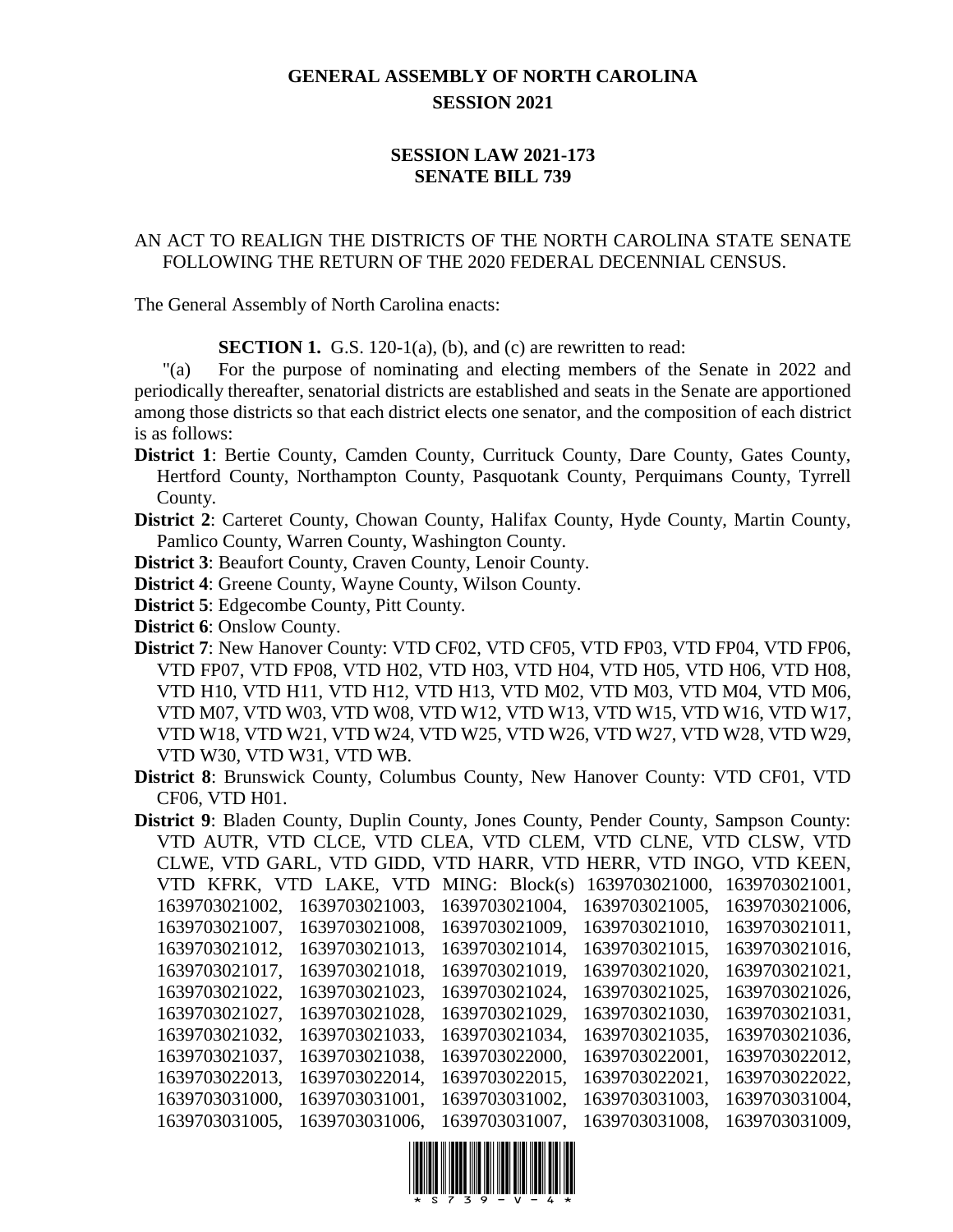| 1639703031010. | 1639703031011,                              | 1639703031012. | 1639703031013.            | 1639703031014, |
|----------------|---------------------------------------------|----------------|---------------------------|----------------|
| 1639703031015, | 1639703031016.                              | 1639703031017, | 1639703031018.            | 1639703031019. |
| 1639703031020, | 1639703031021,                              | 1639703031022. | 1639703031023.            | 1639703031024, |
| 1639703031025, | 1639703031026,                              | 1639703031027. | 1639703031028.            | 1639703031029. |
| 1639703031030, | 1639703031031,                              | 1639703031032. | 1639703032000,            | 1639703032001, |
| 1639703032002, | 1639703032003,                              | 1639703032004, | 1639703032005,            | 1639703032006, |
| 1639703032007, | 1639703032008.                              | 1639703032009. | 1639703032010,            | 1639703032011, |
| 1639703032012, | 1639703042022;<br>V                         | TD NGRV, VTD   | PLVW: Block(s)            | 1639702021003. |
| 1639702021004, | 1639702021009.                              | 1639702021010, | 1639702021031,            | 1639702021032. |
| 1639702021033, | 1639703041000,                              | 1639703041001, | 1639703041002.            | 1639703041003. |
| 1639703041004, | 1639703041005.                              | 1639703041006, | 1639703041007.            | 1639703041008, |
| 1639703041009, | 1639703041010.                              | 1639703041011, | 1639703041012.            | 1639703041013. |
| 1639703041014. | 1639703041015.                              | 1639703041016, | 1639703041018,            | 1639703041019. |
| 1639703041020, | 1639703041021,                              | 1639703041022, | 1639703041023.            | 1639703041024, |
| 1639703041025, | 1639703041030.                              | 1639703041031. | 1639703041033.            | 1639703041036, |
|                | 1639703042023, 1639703042024; VTD ROSE, VTD |                | ROWA, VTD SBRG, VTD TURK, |                |
| VTD WBRK.      |                                             |                |                           |                |

**District 10**: Johnston County.

- **District 11**: Franklin County, Nash County, Vance County.
- **District 12**: Harnett County, Lee County, Sampson County: VTD MING: Block(s) 1639703042001, 1639703042002, 1639703042003, 1639703042010, 1639703042011, 1639703042012, 1639703042019, 1639703042020, 1639703042021; VTD PLVW: Block(s) 1639703041017, 1639703041026, 1639703041027, 1639703041028, 1639703041029, 1639703041032, 1639703041034, 1639703041035, 1639703042000, 1639703042004, 1639703042005, 1639703042006, 1639703042007, 1639703042008, 1639703042009, 1639703042013, 1639703042014, 1639703042015, 1639703042016, 1639703042017, 1639703042018.

| District 13: Granville County, Wake County: VTD 02-01, VTD 02-02, VTD 02-03, VTD 02-04, |                |                                                                                 |                                |                |
|-----------------------------------------------------------------------------------------|----------------|---------------------------------------------------------------------------------|--------------------------------|----------------|
|                                                                                         |                | VTD 02-05, VTD 02-06, VTD 08-04, VTD 08-07, VTD 09-01, VTD 09-02, VTD 09-03,    |                                |                |
|                                                                                         |                | VTD 10-01: Block(s) 1830541082013, 1830541082014, 1830541082015, 1830541082067, |                                |                |
| 1830544023000,                                                                          | 1830544023001, | 1830544023002.                                                                  | 1830544023003,                 | 1830544023014, |
| 1830544023015,                                                                          | 1830544023016, | 1830544032005,                                                                  | 1830544032006,                 | 1830544032007, |
| 1830544032008,                                                                          | 1830544032009, | 1830544032012,                                                                  | 1830544032013,                 | 1830544033000, |
| 1830544033001.                                                                          | 1830544033002. | 1830544033003.                                                                  | 1830544033004.                 | 1830544033005. |
| 1830544033006.                                                                          | 1830544033007, | 1830544033008.                                                                  | 1830544033009.                 | 1830544033010. |
| 1830544033011,                                                                          | 1830544033012, | 1830544043016,                                                                  | 1830544043023,                 | 1830544043024, |
| 1830544043041.                                                                          | 1830544043042. | 1830544043043.                                                                  | 1830544043044.                 | 1830544043045. |
| 1830544043046.                                                                          | 1830544043047. | 1830544043048.                                                                  | 1830544043049.                 | 1830544043050. |
| 1830544043051.                                                                          | 1830544043052. | 1830544043053.                                                                  | 1830544043054.                 | 1830544043055. |
| 1830544043056,                                                                          | 1830544043057. | 1830544043058.                                                                  | 1830544043059.                 | 1830544043060, |
| 1830544043061:                                                                          |                | VTD 10-02: Block(s) 1830544031000, 1830544031001,                               |                                | 1830544031002, |
| 1830544031003.                                                                          | 1830544031004, | 1830544031005.                                                                  | 1830544031006.                 | 1830544031007. |
| 1830544031008,                                                                          | 1830544031009. | 1830544031010.                                                                  | 1830544031011.                 | 1830544031012. |
| 1830544031013.                                                                          | 1830544031014, | 1830544031015.                                                                  | 1830544032000.                 | 1830544032001. |
| 1830544032002,                                                                          | 1830544032003. | 1830544032004.                                                                  | 1830544032010.                 | 1830544032011. |
| 1830544041000.                                                                          | 1830544041001. | 1830544042000.                                                                  | 1830544042001.                 | 1830544042002. |
| 1830544042003.                                                                          | 1830544042004. | 1830544042005.                                                                  | 1830544042006.                 | 1830544042007. |
| 1830544042008.                                                                          | 1830544042009. | 1830544042010.                                                                  | 1830544042011.                 | 1830544042012. |
| 1830544042013.                                                                          | 1830544042016. | 1830544042019.                                                                  | 1830544043000.                 | 1830544043001. |
| 1830544043003.                                                                          | 1830544043004. | 1830544043020.                                                                  | 1830544043021.                 | 1830544043022. |
| 1830544043025.                                                                          | 830544043032,  | 1830544043083;                                                                  | D 14-01, VTD 14-02, VTD 19-03, |                |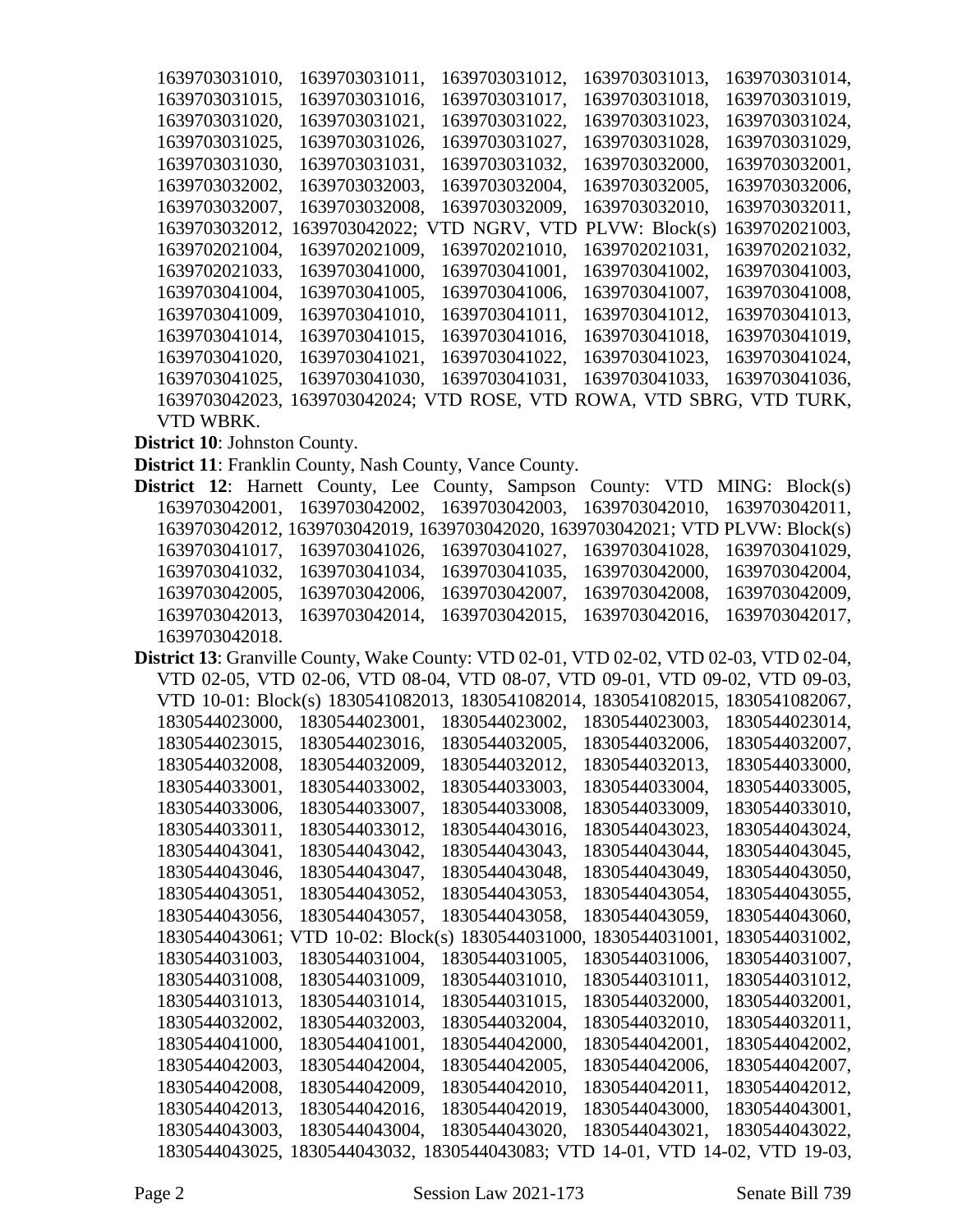|                                                                                              | VTD 19-05, VTD 19-07, VTD 19-09, VTD 19-11,                                     |                | VTD 19-12, VTD                               | 19-15: $Block(s)$ |
|----------------------------------------------------------------------------------------------|---------------------------------------------------------------------------------|----------------|----------------------------------------------|-------------------|
| 1830542031028,                                                                               | 1830542031029,                                                                  | 1830542031030, | 1830542121000,                               | 1830542121001,    |
| 1830542121002,                                                                               | 1830542121003,                                                                  | 1830542121004, | 1830542121005,                               | 1830542121006,    |
| 1830542121007,                                                                               | 1830542121008,                                                                  | 1830542121009, | 1830542121010,                               | 1830542121011,    |
| 1830542121012.                                                                               | 1830542121013,                                                                  | 1830542121014, | 1830542121015.                               | 1830542121016,    |
| 1830542121017,                                                                               | 1830542121018,                                                                  | 1830542121019, | 1830542121020,                               | 1830542121021,    |
| 1830542121022,                                                                               | 1830542121023,                                                                  | 1830542121024, | 1830542121025,                               | 1830542121026,    |
| 1830542122000,                                                                               | 1830542122001,                                                                  | 1830542122002, | 1830542122003,                               | 1830542122008,    |
| 1830542122009,                                                                               | 1830542122015,                                                                  | 1830542122016, | 1830542122017,                               | 1830542122018,    |
|                                                                                              | 1830542123001, 1830542123002, 1830542123003, 1830542123004, 1830542123008; VTD  |                |                                              |                   |
|                                                                                              | 19-16, VTD 19-18, VTD 19-19, VTD 19-20, VTD 19-21.                              |                |                                              |                   |
| <b>District 14</b> : Wake County: VTD 01-19, VTD 01-20, VTD 01-22, VTD 01-25, VTD 01-26, VTD |                                                                                 |                |                                              |                   |
| 01-28: $Block(s)$                                                                            | 1830505002000,                                                                  | 1830505002001, | 1830505003020,                               | 1830519001000,    |
| 1830519001001,                                                                               | 1830519001002,                                                                  | 1830519001003, | 1830519001004,                               | 1830519001005,    |
| 1830519001006,                                                                               | 1830519001007,                                                                  | 1830519001008, | 1830519001009,                               | 1830519001010.    |
| 1830519001011,                                                                               | 1830519001012,                                                                  | 1830519001013, | 1830519001014,                               | 1830519001015,    |
| 1830519001016,                                                                               | 1830519001017,                                                                  | 1830519001018, | 1830519001019,                               | 1830519001020,    |
| 1830519001021,                                                                               | 1830519001022,                                                                  | 1830519001023, | 1830519001024,                               | 1830519001025.    |
| 1830519001026,                                                                               | 1830519001027,                                                                  | 1830519001028, | 1830519001029,                               | 1830519001030,    |
| 1830519001031,                                                                               | 1830519001032,                                                                  | 1830519001033, | 1830519001034,                               | 1830519001035,    |
| 1830519001036,                                                                               | 1830519001037,                                                                  | 1830519002000, | 1830519002001,                               | 1830519002002,    |
| 1830519002003,                                                                               | 1830519002004,                                                                  | 1830519002005, | 1830519002006,                               | 1830519002007,    |
| 1830519002008,                                                                               | 1830519002009,                                                                  | 1830519002010, | 1830519002011,                               | 1830519002012,    |
| 1830519002013,                                                                               | 1830519002014,                                                                  | 1830519002015, | 1830519002016,                               | 1830519002017,    |
| 1830519002018,                                                                               | 1830519003000,                                                                  | 1830519003001, | 1830519003002,                               | 1830519003003,    |
| 1830519003004,                                                                               | 1830519003005,                                                                  | 1830519003006, | 1830519003007,                               | 1830519003008,    |
| 1830519003009,                                                                               | 1830519003010,                                                                  | 1830519003012, | 1830519003013,                               | 1830519003014,    |
| 1830519003015,                                                                               | 1830527053017,                                                                  | 1830527053018, | 1830527053019,                               | 1830527053020,    |
| 1830527053021,                                                                               | 1830527053027,                                                                  | 1830527053029, | 1830527061021,                               | 1830527061022,    |
| 1830527061023,                                                                               | 1830527061024,                                                                  | 1830527062012, | 1830527062013,                               | 1830527062014,    |
| 1830527062015.                                                                               | 1830527062016,                                                                  | 1830527062017, | 1830527062018,                               | 1830527062019,    |
|                                                                                              | 1830541064023; VTD 01-34, VTD 01-35, VTD 01-40, VTD 01-50, VTD 10-01: Block(s)  |                |                                              |                   |
|                                                                                              | 1830544043038, 1830544043039, 1830544043040, 1830544043062; VTD 10-02: Block(s) |                |                                              |                   |
| 1830544041002,                                                                               | 1830544041003,                                                                  | 1830544041004, | 1830544041005,                               | 1830544041006,    |
| 1830544041009,                                                                               | 1830544041010,                                                                  | 1830544041011, | 1830544041013,                               | 1830544041014,    |
| 1830544041015,                                                                               | 1830544041016,                                                                  | 1830544041017, | 1830544041018,                               | 1830544041019,    |
| 1830544041020,                                                                               | 1830544041021,                                                                  | 1830544041022, | 1830544041023,                               | 1830544041024,    |
| 1830544041030,                                                                               | 1830544041031,                                                                  | 1830544041032, | 1830544041033,                               | 1830544041036,    |
| 1830544041037,                                                                               | 1830544041038,                                                                  | 1830544041039, | 1830544041040,                               | 1830544041041,    |
| 1830544041042,                                                                               | 1830544041043,                                                                  | 1830544041044, | 1830544041045,                               | 1830544041050,    |
| 1830544041051,                                                                               | 1830544041070,                                                                  | 1830544041071, | 1830544041072,                               | 1830544042014,    |
| 1830544042015,                                                                               | 1830544042017,                                                                  | 1830544042018, | 1830544043005,                               | 1830544043006,    |
| 1830544043007,                                                                               | 1830544043008,                                                                  | 1830544043009, | 1830544043010,                               | 1830544043011,    |
| 1830544043012,                                                                               | 1830544043013,                                                                  | 1830544043014, | 1830544043015,                               | 1830544043017,    |
| 1830544043018,                                                                               | 1830544043019,                                                                  | 1830544043033, | 1830544043034,                               | 1830544043035,    |
| 1830544043071,                                                                               | 1830544043072,                                                                  |                | 1830544043073, 1830544043082; VTD 10-03, VTD |                   |
| 10-04, VTD                                                                                   | $15-02$ : Block(s)                                                              | 1830530094000, | 1830530094001,                               | 1830530094002,    |
| 1830530094003,                                                                               | 1830530094004,                                                                  | 1830530094005, | 1830530094006,                               | 1830530094007,    |
| 1830530094008,                                                                               | 1830530094009,                                                                  | 1830530094010, | 1830530095000,                               | 1830530095001,    |
| 1830530095002,                                                                               | 1830530095003,                                                                  | 1830530095004, | 1830530095005,                               | 1830530095006,    |
| 1830530095007,                                                                               | 1830530095008,                                                                  | 1830530095009, | 1830530095010,                               | 1830530095011,    |
|                                                                                              |                                                                                 |                |                                              |                   |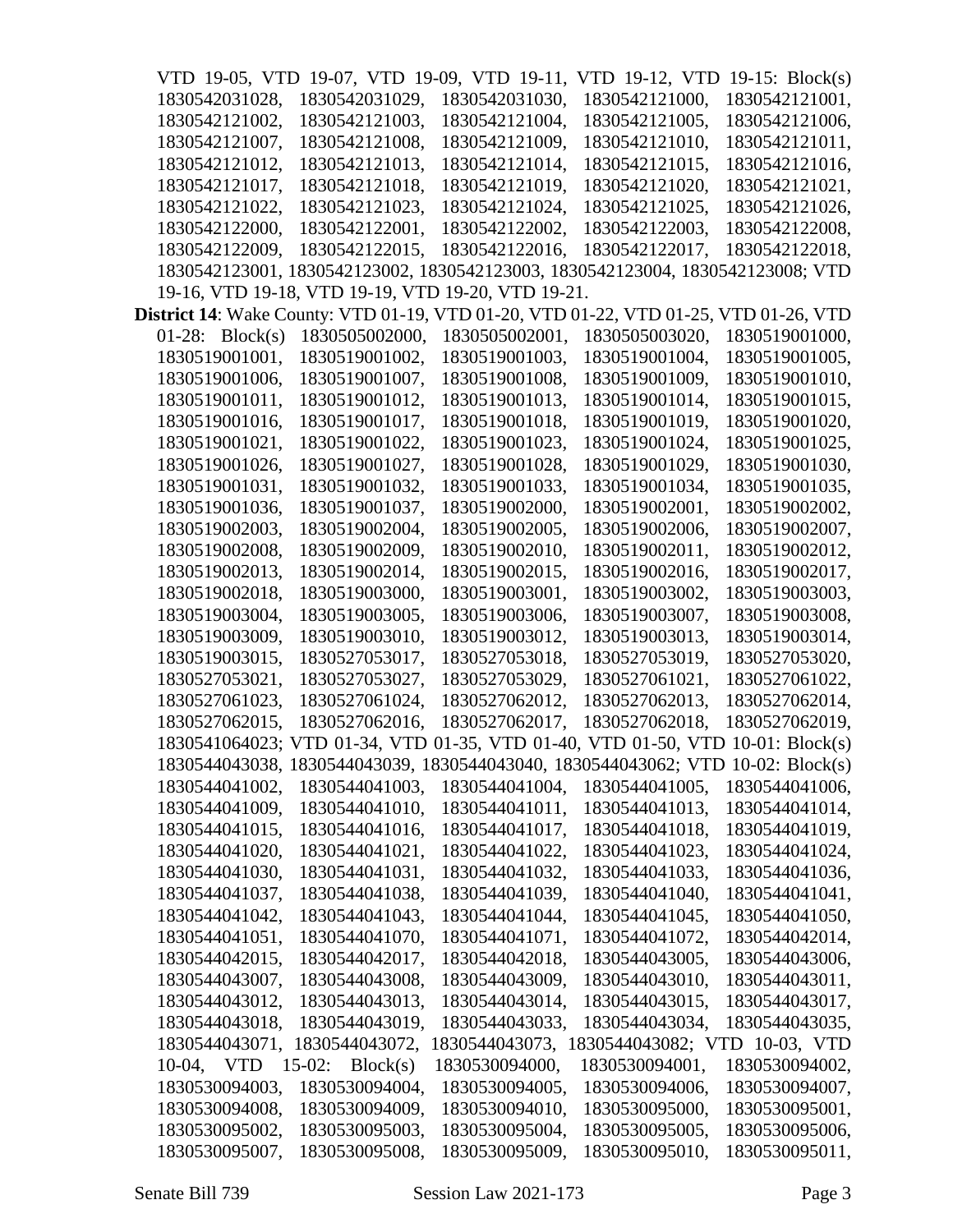| 1830530095012,                | 1830530095013,                                                                  | 1830530095014, | 1830530095015,                               | 1830530095016,    |
|-------------------------------|---------------------------------------------------------------------------------|----------------|----------------------------------------------|-------------------|
| 1830530095017,                | 1830530095018,                                                                  | 1830530095019, | 1830530095020,                               | 1830530095021,    |
|                               | 1830530095022, 1830530095023, 1830530095024, 1830530095025; VTD 15-04: Block(s) |                |                                              |                   |
| 1830528011011,                | 1830528122012,                                                                  | 1830529031003, | 1830529031006,                               | 1830529031012,    |
| 1830529032000,                | 1830529032001,                                                                  | 1830529032002, | 1830529032003,                               | 1830529032004,    |
| 1830529032005,                | 1830529032006,                                                                  | 1830529032007, | 1830529032008,                               | 1830529032009,    |
| 1830529032010,                | 1830529032011,                                                                  |                | 1830529032012, 1830529032013; VTD 16-01, VTD |                   |
|                               | 16-02, VTD 16-03, VTD 16-04, VTD 16-05, VTD 16-06, VTD 16-07, VTD 16-09, VTD    |                |                                              |                   |
|                               | 16-10, VTD 16-11, VTD 17-01,                                                    |                | VTD 17-02, VTD 17-03, VTD                    | 17-04: $Block(s)$ |
| 1830541111000,                | 1830541111001,                                                                  | 1830541111002, | 1830541111003,                               | 1830541111004,    |
| 1830541111005,                | 1830541111006,                                                                  | 1830541111007, | 1830541111008,                               | 1830541111009,    |
| 1830541111010,                | 1830541111011,                                                                  | 1830541111012, | 1830541111013,                               | 1830541111014,    |
| 1830541111015,                | 1830541111016,                                                                  | 1830541111017, | 1830541112004,                               | 1830541112005,    |
| 1830541121000,                | 1830541121001,                                                                  | 1830541121002, | 1830541121003,                               | 1830541121004,    |
| 1830541121005,                | 1830541121006,                                                                  | 1830541121007, | 1830541121008,                               | 1830541121009,    |
| 1830541121010,                | 1830541121011,                                                                  | 1830541121012, | 1830541121013,                               | 1830541121014,    |
| 1830541121015,                | 1830541121016,                                                                  | 1830541122000, | 1830541122001,                               | 1830541122002,    |
| 1830541122003,                | 1830541122004,                                                                  | 1830541122005, | 1830541122006,                               | 1830541122007,    |
| 1830541122008,                | 1830541122009,                                                                  | 1830541122010, | 1830541122011,                               | 1830541122012,    |
| 1830541122013,                | 1830541122014,                                                                  | 1830541122015, | 1830541122016,                               | 1830541122017,    |
| 1830541122018,                | 1830541122019,                                                                  | 1830541122020, | 1830541122021,                               | 1830541122022,    |
| 1830541122023,                | 1830541122024,                                                                  | 1830541122025, | 1830541122026,                               | 1830541131000,    |
| 1830541131001,                | 1830541131002,                                                                  | 1830541131003, | 1830541131004,                               | 1830541131005,    |
| 1830541131006,                | 1830541131007,                                                                  | 1830541131008, | 1830541131009,                               | 1830541131010,    |
| 1830541131011,                | 1830541131012,                                                                  | 1830541131013, | 1830541131014,                               | 1830541131015,    |
| 1830541131016,                | 1830541131017,                                                                  | 1830541131018, | 1830541131019,                               | 1830541131020,    |
| 1830541131021,                | 1830541131022,                                                                  | 1830541131023, | 1830541131024,                               | 1830541131025,    |
| 1830541131026,                | 1830541131027,                                                                  | 1830541131028, | 1830541131029,                               | 1830541131030,    |
| 1830541131031,                | 1830541131032,                                                                  | 1830541131033, | 1830541131034,                               | 1830541131035,    |
| 1830541131036,                | 1830541131037,                                                                  | 1830541131038, | 1830541131039,                               | 1830541131040,    |
| 1830541131041,                | 1830541131042,                                                                  | 1830541132000, | 1830541132001,                               | 1830541132002.    |
| 1830541132003,                | 1830541132004,                                                                  | 1830541132005, | 1830541132006,                               | 1830541132007,    |
| 1830541132008,                | 1830541132009,                                                                  | 1830541132010, | 1830541132011,                               | 1830541132012,    |
| 1830541132013,                | 1830541132014,                                                                  | 1830541132015, | 1830541132016,                               | 1830541132017,    |
| 1830541132018,                | 1830541132019,                                                                  | 1830541132020, | 1830541132021,                               | 1830541132022,    |
| 1830541132023,                | 1830541132024,                                                                  | 1830541132025, | 1830541132026,                               | 1830541132027,    |
| 1830541132028,                | 1830541132029,                                                                  | 1830541132030, | 1830541132031,                               | 1830541132032,    |
| 1830541132033,                | 1830541132034,                                                                  | 1830541132035, | 1830541132036,                               | 1830541132037,    |
| 1830541132038,                | 1830541132039,                                                                  | 1830541132043, | 1830541132044,                               | 1830541132045,    |
| 1830541132046,                | 1830541132047,                                                                  | 1830541132048, | 1830541132049,                               | 1830541132050,    |
| 1830541132051,                | 1830541201015,                                                                  | 1830541201016, | 1830541201017,                               | 1830541201018,    |
| 1830541212033,                | 1830541212034,                                                                  | 1830541212036, | 1830541212037,                               | 1830541212038,    |
|                               | 1830541212039, 1830541212040, 1830541212042; VTD 17-05, VTD 17-06, VTD 17-07,   |                |                                              |                   |
|                               | VTD 17-09, VTD 17-12, VTD                                                       | 17-13, VTD     | $18-04$ : Block(s)                           | 1830530091006,    |
| 1830530091010,                | 1830530091011,                                                                  | 1830530091012, | 1830530091014,                               | 1830530091015,    |
| 1830530091016,                | 1830530091017,                                                                  | 1830530091018, | 1830530091019,                               | 1830530091020,    |
| 1830530091021, 1830530091023. |                                                                                 |                |                                              |                   |

**District 15**: Wake County: VTD 01-01, VTD 01-02, VTD 01-03, VTD 01-04, VTD 01-05, VTD 01-06, VTD 01-07, VTD 01-09, VTD 01-10, VTD 01-11, VTD 01-12, VTD 01-13, VTD 01-14, VTD 01-16, VTD 01-21, VTD 01-23, VTD 01-27, VTD 01-28: Block(s) 1830527053022, 1830527053023, 1830527053024, 1830527053025, 1830527053026,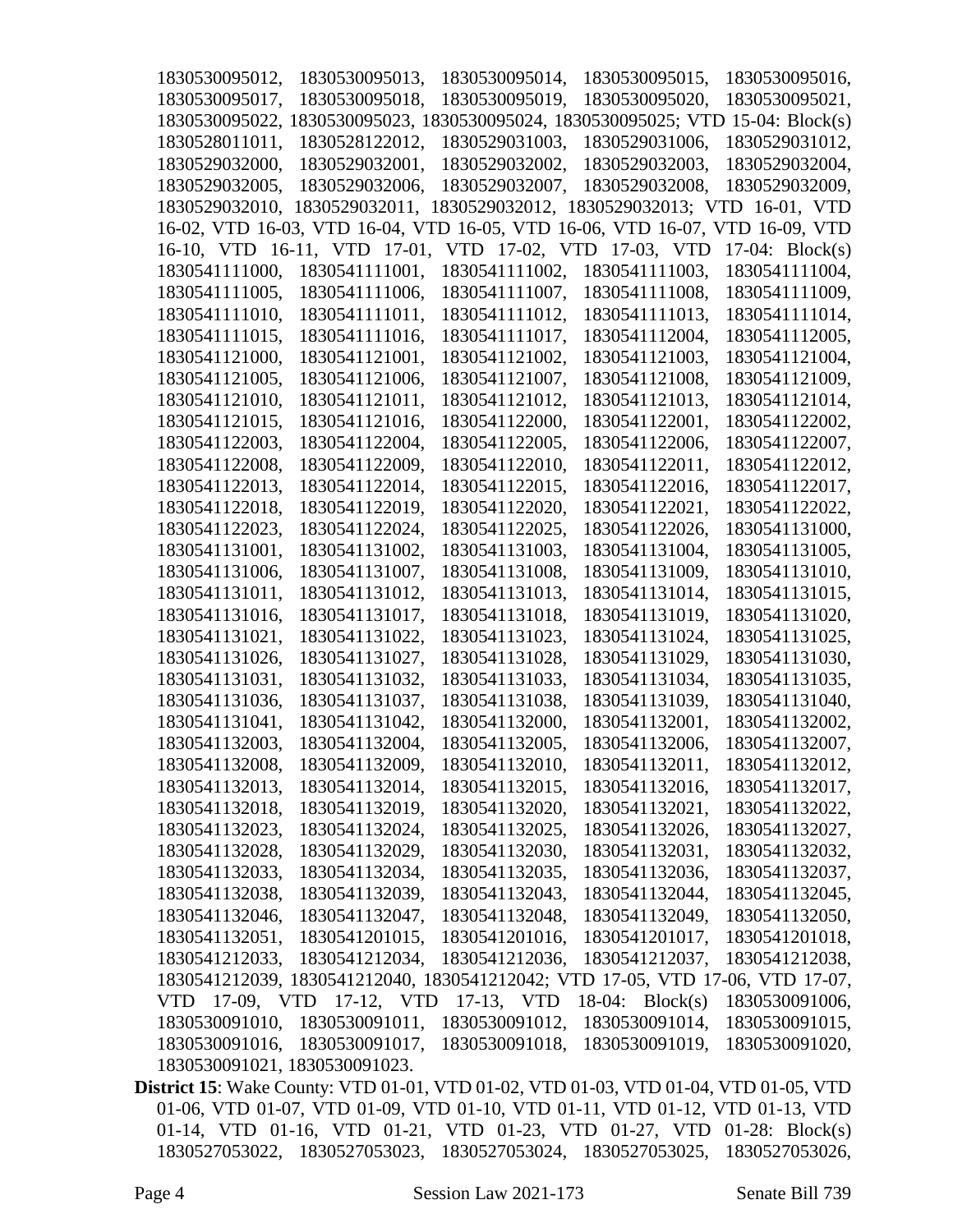1830527053028; VTD 01-29, VTD 01-31, VTD 01-32, VTD 01-33, VTD 01-36, VTD 01-41, VTD 01-48, VTD 01-49, VTD 04-02: Block(s) 1830535062000, 1830535062012, 1830535162005; VTD 04-03, VTD 04-05, VTD 04-12, VTD 04-21, VTD 05-05, VTD 07-01, VTD 07-10, VTD 08-03, VTD 08-08, VTD 11-01, VTD 11-02, VTD 18-01, VTD 18-03, VTD 18-06, VTD 18-08.

| District 16: Wake County: VTD 04-01, VTD 04-02: Block(s) 1830524011095, 1830535061000,       |
|----------------------------------------------------------------------------------------------|
| 1830535061002,<br>1830535061001,<br>1830535061003,<br>1830535061004,<br>1830535061005,       |
| 1830535061006,<br>1830535061007,<br>1830535061008,<br>1830535061009,<br>1830535061010,       |
| 1830535061011,<br>1830535062001,<br>1830535062002,<br>1830535062003,<br>1830535062004,       |
| 1830535062005,<br>1830535062006,<br>1830535062007,<br>1830535062008.<br>1830535062009,       |
| 1830535062010,<br>1830535062011,<br>1830535171000,<br>1830535171001,<br>1830535171002,       |
| 1830535171003,<br>1830535171004,<br>1830535171005,<br>1830535171006,<br>1830535171007,       |
| 1830535171008,<br>1830535171009,<br>1830535171010,<br>1830535171011,<br>1830535171012,       |
| 1830535171013,<br>1830535171014,<br>1830535173000,<br>1830535173003,<br>1830535173004,       |
| 1830535173005,<br>1830535173006,<br>1830535173007,<br>1830535173008,<br>1830535173009.       |
| 1830535173010,<br>1830535173011,<br>1830535173012,<br>1830535173013,<br>1830535173014,       |
| 1830535174018,<br>1830535174019,<br>1830535211051,<br>1830535211067,<br>1830535211068,       |
| 1830535211072, 1830535211073, 1830535211074, 1830535211075; VTD 04-04, VTD                   |
| 04-06, VTD 04-07, VTD 04-08, VTD 04-09, VTD 04-10, VTD 04-11, VTD 04-13, VTD                 |
| 04-14, VTD 04-15, VTD 04-16, VTD 04-17, VTD 04-18, VTD 04-19, VTD 04-20, VTD                 |
| 05-01, VTD 05-03, VTD 05-06, VTD 05-07, VTD 05-08, VTD<br>$20-01$ : Block(s)                 |
| 1830534291012,<br>1830534291013,<br>1830534291014,<br>1830534291016,<br>1830534311000,       |
| 1830534311001,<br>1830534311002,<br>1830534311003,<br>1830534311004,<br>1830534311005,       |
| 1830534311006,<br>1830534311007,<br>1830534311008,<br>1830534311009.<br>1830534311010,       |
| 1830534311011,<br>1830534311012,<br>1830534311013,<br>1830534311015.<br>1830534311017,       |
| 1830534311018,<br>1830534311019,<br>1830534312000,<br>1830534312007,<br>1830534361000,       |
| 1830534361001,<br>1830534361002,<br>1830534361003,<br>1830534361004,<br>1830534361005,       |
| 1830534361006,<br>1830534361007,<br>1830534361008,<br>1830534361009,<br>1830534361010,       |
| 1830534361011,<br>1830534361012,<br>1830534361013,<br>1830534361014,<br>1830534361015,       |
| 1830534361016,<br>1830534361017,<br>1830534361018,<br>1830534361019,<br>1830534361020,       |
| 1830534361021,<br>1830534361022,<br>1830534361023,<br>1830534361024,<br>1830534361025,       |
| 1830534361026,<br>1830534361027,<br>1830534361028,<br>1830534361029,<br>1830534361030,       |
| 1830534361031,<br>1830534361032,<br>1830534361033,<br>1830534361034,<br>1830534361035,       |
| 1830534361037,<br>1830534361038,<br>1830534361039,<br>1830534361040,<br>1830534361036,       |
| 1830534361041,<br>1830534361042.<br>1830534361043,<br>1830534361044,<br>1830534361045,       |
| 1830534361046.<br>1830534361047.<br>1830534361050,<br>1830534361051,<br>1830534361048,       |
| 1830534361052, 1830534361053, 1830534361054; VTD 20-03, VTD 20-04, VTD 20-05,                |
| VTD 20-08, VTD 20-09, VTD 20-10, VTD 20-12, VTD 20-14, VTD 20-15, VTD 20-16,                 |
| VTD 20-17.                                                                                   |
| <b>District 17</b> : Wake County: VTD 03-00, VTD 06-04, VTD 06-05, VTD 06-06, VTD 06-07, VTD |
| 06-08, VTD 06-09, VTD 06-10, VTD 12-01, VTD 12-02, VTD 12-04, VTD 12-05, VTD                 |
| 12-06, VTD 12-07, VTD 12-08, VTD 12-09, VTD 15-01, VTD 15-02: Block(s)                       |
| 1830529061000, 1830529061001, 1830529061002, 1830529061003, 1830529061004,                   |
| 1830529061005 1830529061006 1830529061007 1830529061008 1830529061009                        |

1830529061005, 1830529061006, 1830529061007, 1830529061008, 1830529061009, 1830529061010, 1830529061011, 1830529061012, 1830529063000, 1830529063001, 1830529063002, 1830529063003, 1830529063004, 1830529063005, 1830529063006, 1830529063007, 1830531101000, 1830531101001, 1830531101002, 1830531101027, 1830531101028, 1830531101029; VTD 15-03, VTD 15-04: Block(s) 1830529031000, 1830529031001, 1830529031002, 1830529031004, 1830529031005, 1830529031007, 1830529031008, 1830529031009, 1830529031010, 1830529031011, 1830529031013, 1830529031014, 1830529032014, 1830529032015, 1830529032016, 1830529032017,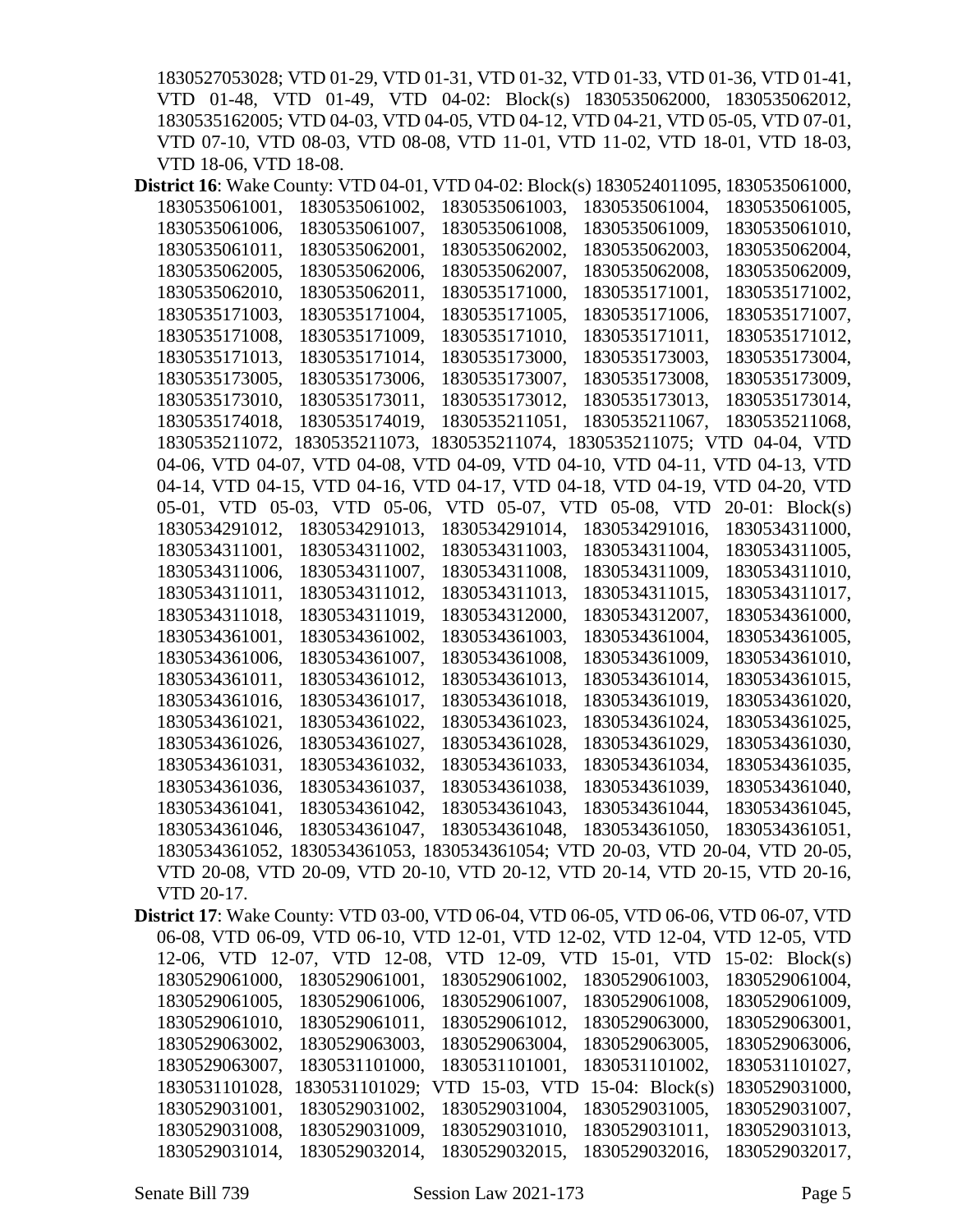| 1830529032018. | 1830529032019,                | 1830529032020,   | 1830529032021,     | 1830529032022,          |
|----------------|-------------------------------|------------------|--------------------|-------------------------|
| 1830529032023, | 1830529032024,                | 830529032025;    | VTD 18-02, VTD     | 18-04: $Block(s)$       |
| 1830530071000. | 1830530071001.                | 1830530071002.   | 1830530071011.     | 1830530071012,          |
| 1830530071013, | 1830530072000,                | 1830530072001,   | 1830530072002.     | 1830530072003,          |
| 1830530073000. | 1830530073001,                | 1830530073002.   | 1830530091000,     | 1830530091001.          |
| 1830530091002, | 1830530091003.                | 1830530091004,   | 1830530091005,     | 1830530091007.          |
| 1830530091008, | 1830530091009,                | 1830530091013.   | 1830530091022,     | 1830530091024,          |
| 1830530091025, | 1830530091026,                | 1830530091027,   | 1830530091028,     | 1830530091029,          |
| 1830530091030. | 1830530091031.                | 1830530091032.   | 1830530091033.     | 1830530091034.          |
| 1830530091035, | 1830530091036,                | 1830530091037,   | 1830530093000,     | 1830530093001,          |
| 1830530093002, | 1830530093003,                | 1830530093012.   | 1830530101012,     | 1830530101013.          |
| 1830530102000. | 1830530102001.                | 1830530102002.   | 1830530102003.     | 1830530102004.          |
| 1830530102005. | 1830530102006,                | 1830545011023; V | TD 18-05, VTD      | $18-07$ , VTD $20-01$ : |
| Block(s)       | 1830534311014,                | 1830534311016.   | 1830534311020,     | 1830534311021,          |
| 1830534311022. | 1830534311023,                | 1830534311024,   | 1830534311025,     | 1830534311026,          |
| 1830534311027. | 1830534311028,                | 1830534311029,   | 1830534311030,     | 1830534311031,          |
| 1830534311032, | 1830534311033,                | 1830534311034,   | 1830534311035,     | 1830534311036,          |
| 1830534311037, | 1830534311038,                | 1830534311039,   | 1830534311040,     | 1830534311041,          |
| 1830534311042, | 1830534311043,                | 1830534312001,   | 1830534312002,     | 1830534312003,          |
| 1830534312004, | 1830534312005,                | 1830534312006,   | 1830534312008,     | 1830534312009,          |
| 1830534312010, | 1830534312011,                | 1830534312012,   | 1830534312013,     | 1830534312014,          |
| 1830534312015. | 1830534312016.                | 1830534312017,   | 1830534312018,     | 1830534312019,          |
|                | 1830534312020, 1830534361049; | TD 20-06A, VTD   | 20-06B, VTD 20-11. |                         |

- **District 18**: Wake County: VTD 01-15, VTD 01-17, VTD 01-18, VTD 01-30, VTD 01-37, VTD 01-38, VTD 01-39, VTD 01-42, VTD 01-43, VTD 01-44, VTD 01-45, VTD 01-46, VTD 01-47, VTD 01-51, VTD 07-02, VTD 07-03, VTD 07-04, VTD 07-05, VTD 07-06, VTD 07-07, VTD 07-09, VTD 07-11, VTD 07-12, VTD 07-13, VTD 08-02, VTD 08-05, VTD 08-06, VTD 08-09, VTD 08-10, VTD 08-11, VTD 13-01, VTD 13-02, VTD 13-05, VTD 13-06, VTD 13-07, VTD 13-08, VTD 13-09, VTD 13-10, VTD 13-11, VTD 17-04: Block(s) 1830541212032, 1830541212035, 1830541212041; VTD 17-10, VTD 17-11, VTD 19-13, VTD 19-14, VTD 19-15: Block(s) 1830542122004, 1830542122005, 1830542122006, 1830542122007, 1830542122010, 1830542122011, 1830542122012, 1830542122013, 1830542122014, 1830542122019, 1830542122020, 1830542122021, 1830542122022, 1830542122023, 1830542122024, 1830542122025, 1830542122026, 1830542122027, 1830542122028, 1830542122029, 1830542122030, 1830542123000, 1830542123005, 1830542123006, 1830542123007, 1830542123009, 1830542123010, 1830542123011, 1830542123014, 1830542123015, 1830542133000; VTD 19-17.
- **District 19**: Cumberland County: VTD AH49, VTD CC01, VTD CC03, VTD CC04, VTD CC05, VTD CC06, VTD CC07, VTD CC08, VTD CC10, VTD CC12, VTD CC13, VTD CC14, VTD CC15, VTD CC16, VTD CC17, VTD CC18, VTD CC19, VTD CC21, VTD CC24, VTD CC25, VTD CC26, VTD CC27, VTD CC29, VTD CC31, VTD CC32, VTD CC33, VTD CC34, VTD CL57-1, VTD CL57-2, VTD CU02, VTD G10A, VTD G1A, VTD G2A, VTD G2B, VTD G2C-1, VTD G2C-2, VTD G2E-1, VTD G2E-2, VTD G3A-1, VTD G3A-2, VTD G3B, VTD G3C, VTD G4A, VTD G4B, VTD G4C, VTD G5A-1, VTD G5A-2, VTD G5B-1, VTD G5B-2, VTD G5C, VTD G8A, VTD G8B, VTD G8C, VTD LR63, VTD MB62, VTD MR02.
- **District 20**: Chatham County, Durham County: VTD 012, VTD 013, VTD 014, VTD 016, VTD 027, VTD 031, VTD 033, VTD 038, VTD 039, VTD 041, VTD 042, VTD 047, VTD 048, VTD 051, VTD 054, VTD 055-11, VTD 055-49, VTD 34-1, VTD 34-2, VTD 35.3, VTD 53-1, VTD 53-2.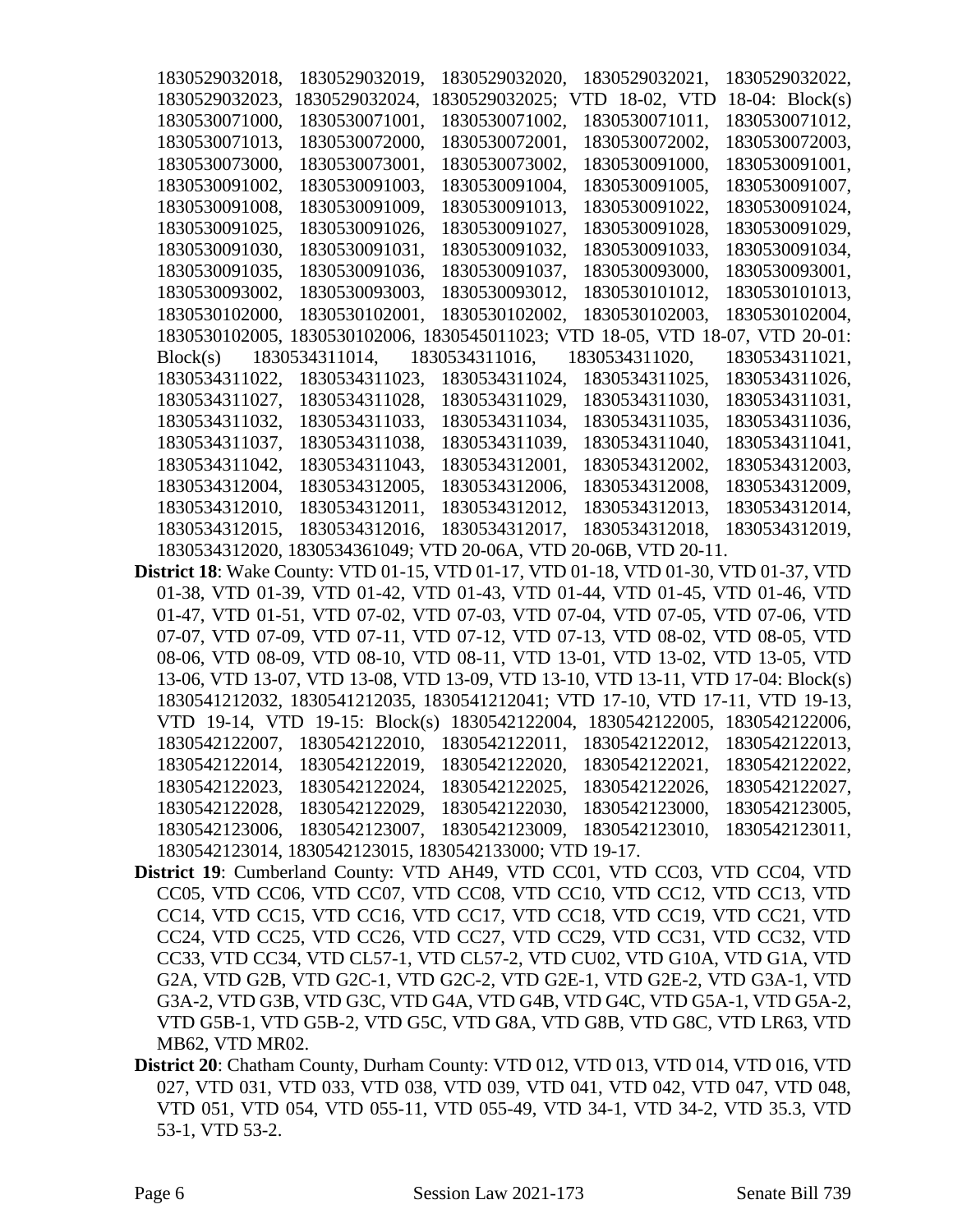**District 21**: Cumberland County: VTD AL51, VTD EO61-1, VTD EO61-2, VTD G10B, VTD G10C, VTD G11B, VTD G1B, VTD G2D, VTD G6A, VTD G6B, VTD G6C, VTD G7A, VTD G7B, VTD G8D, VTD G9A, VTD G9B-1, VTD G9B-2, VTD LI65, VTD SH77, VTD SL78-3; Moore County.

**District 22**: Durham County: VTD 001, VTD 002, VTD 003, VTD 004, VTD 005, VTD 006, VTD 007, VTD 008, VTD 009, VTD 010, VTD 015, VTD 017, VTD 018, VTD 019, VTD 020, VTD 021, VTD 022, VTD 023, VTD 024, VTD 025, VTD 026, VTD 028, VTD 029, VTD 032, VTD 036, VTD 037, VTD 040, VTD 043, VTD 044, VTD 045, VTD 046, VTD 050, VTD 052, VTD 30-1, VTD 30-2.

**District 23**: Caswell County, Orange County, Person County.

**District 24**: Hoke County, Robeson County, Scotland County.

| District 25: Alamance County, Randolph County: VTD DR, VTD LB, VTD LC, VTD PR, VTD |                 |                |                |                |
|------------------------------------------------------------------------------------|-----------------|----------------|----------------|----------------|
| <b>VTD</b><br>RM,                                                                  | RN:<br>Block(s) | 1510305031020, | 1510305032005, | 1510305032006, |
| 1510305032009,                                                                     | 1510305032011,  | 1510305032012, | 1510305032013, | 1510305032014, |
| 1510305032015,                                                                     | 1510305032018,  | 1510305032019, | 1510305032020, | 1510305032021, |
| 1510305032022,                                                                     | 1510305032023,  | 1510305032024, | 1510305032025, | 1510305032026, |
| 1510305032027,                                                                     | 1510305032028,  | 1510305032029, | 1510305032030, | 1510305032031, |
| 1510305032033,                                                                     | 1510305032037,  | 1510305032050, | 1510305032051, | 1510305032061, |
| 1510305032063,                                                                     | 1510311011021,  | 1510311011027, | 1510311011028, | 1510311011029, |
| 1510311011030,                                                                     | 1510311011031,  | 1510311011032, | 1510311011033, | 1510311011034, |
| 1510311011035,                                                                     | 1510311011036,  | 1510311011037, | 1510311011038, | 1510311011039, |
| 1510311011040,                                                                     | 1510311011041,  | 1510311011042, | 1510313051011, | 1510313051012, |
| 1510313051013,                                                                     | 1510313051014,  | 1510313052003, | 1510313052004, | 1510313052005, |
| 1510313052006,                                                                     | 1510313052016,  | 1510313052017, | 1510314011001, | 1510314011002, |
| 1510314011003,                                                                     | 1510314011004,  | 1510314011007, | 1510314011008, | 1510314011009, |
| 1510314011010,                                                                     | 1510314011011,  | 1510314011012, | 1510314011013, | 1510314011014, |
| 1510314011015,                                                                     | 1510314011016,  | 1510314011017, | 1510314011018, | 1510314011019, |
| 1510314011020,                                                                     | 1510314011021,  | 1510314011022, | 1510314011023, | 1510314011024, |
| 1510314011025,                                                                     | 1510314011026,  | 1510314011027, | 1510314011028, | 1510314011029. |
| 1510314011030,                                                                     | 1510314011031,  | 1510314011032, | 1510314011033, | 1510314011034, |
| 1510314011035,                                                                     | 1510314011036,  | 1510314011037. | 1510314011038, | 1510314011039, |
| 1510314011040,                                                                     | 1510314011041,  | 1510314011042, | 1510314011043, | 1510314011044, |
| 1510314011045,                                                                     | 1510314011046,  | 1510314011047, | 1510314011048, | 1510314011049, |
| 1510314011052,                                                                     | 1510314011053,  | 1510314012000, | 1510314012001, | 1510314012002, |
| 1510314012003,                                                                     | 1510314012004,  | 1510314012005, | 1510314012006, | 1510314012007, |
| 1510314012008,                                                                     | 1510314012009,  | 1510314012010, | 1510314012011, | 1510314012012, |
| 1510314012013,                                                                     | 1510314012014,  | 1510314012015, | 1510314012016, | 1510314012017, |
| 1510314012018,                                                                     | 1510314012019,  | 1510314012020, | 1510314012021, | 1510314012022, |
| 1510314012023,                                                                     | 1510314012024,  | 1510314012025, | 1510314012026, | 1510314012027, |
| 1510314012028,                                                                     | 1510314012029,  | 1510314012030, | 1510314012031, | 1510314012032, |
| 1510314012033,                                                                     | 1510314012034,  | 1510314012035, | 1510314012036, | 1510314012037, |
| 1510314012038,                                                                     | 1510314012039,  | 1510314012040, | 1510314012041, | 1510314012042, |
| 1510314012043,                                                                     | 1510314012044,  | 1510314012045, | 1510314012046, | 1510314012047, |
| 1510314012048,                                                                     | 1510314012049,  | 1510314013001, | 1510314013002, | 1510314013003, |
| 1510314013006,                                                                     | 1510314013007,  | 1510314013008, | 1510314013009, | 1510314013010, |
| 1510314013011,                                                                     | 1510314013012,  | 1510314013013, | 1510314013014, | 1510314013015, |
| 1510314013016,                                                                     | 1510314013017,  | 1510314013018, | 1510314013019, | 1510314013020, |
| 1510314013021,                                                                     | 1510314013022,  | 1510314013023, | 1510314013024, | 1510314013025, |
| 1510314013026,                                                                     | 1510314013027,  | 1510314013028, | 1510314013029, | 1510314013030, |
| 1510314013031,                                                                     | 1510314013032,  | 1510314013033, | 1510314013034, | 1510314013035, |
| 1510314013036,                                                                     | 1510314013037,  | 1510314021000, | 1510314021001, | 1510314021002, |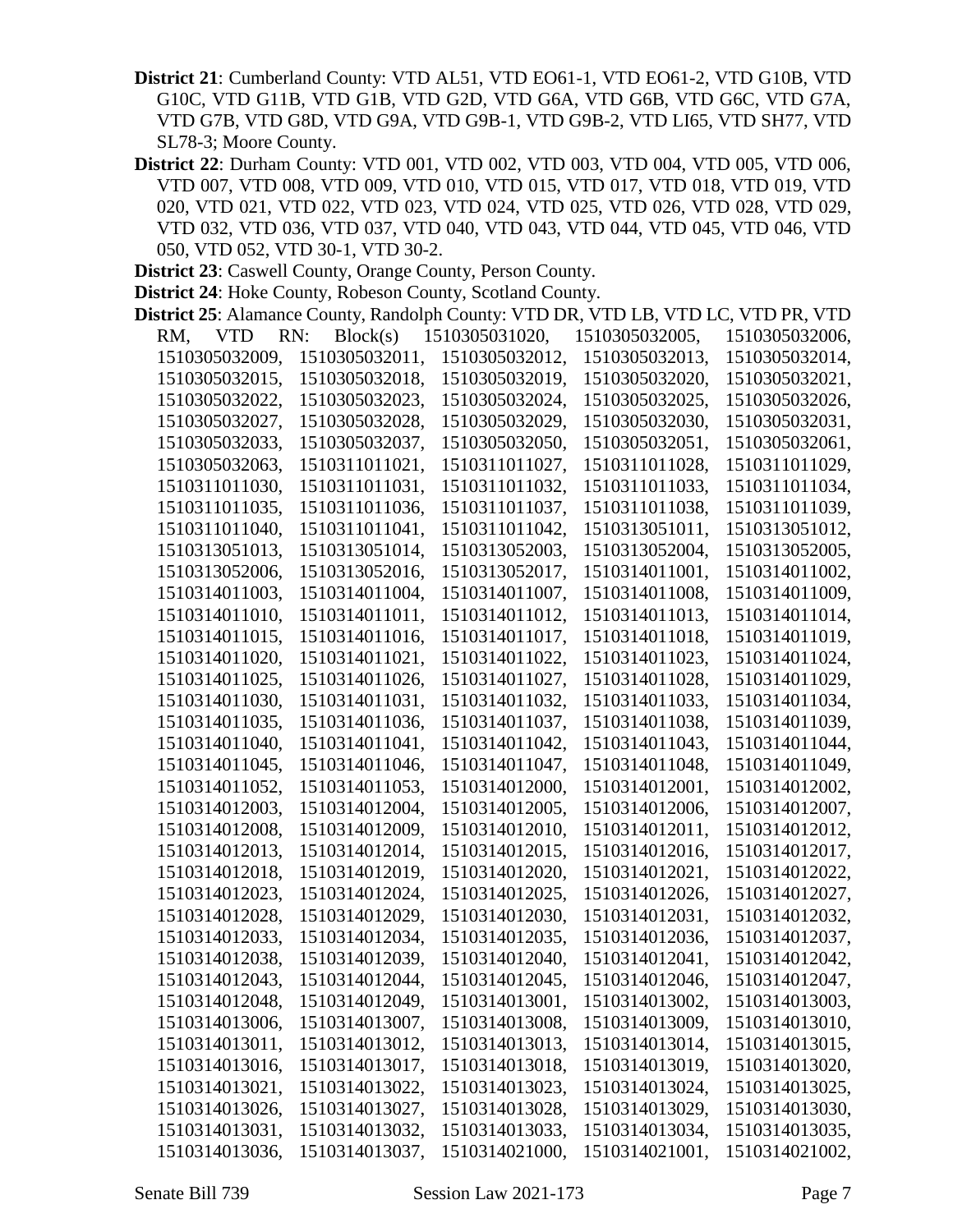|                                        | 1510314021003, 1510314021004, 1510314021005, 1510314021006, 1510314021007, |  |
|----------------------------------------|----------------------------------------------------------------------------|--|
|                                        | 1510314021010, 1510314021011, 1510314021012, 1510314021013, 1510314021014, |  |
|                                        | 1510314021015, 1510314021016, 1510314021017, 1510314021018, 1510314021019, |  |
|                                        | 1510314021026, 1510314021028, 1510314021029, 1510314021030, 1510314021043, |  |
| 1510314021045; VTD SE, VTD SO, VTD ST. |                                                                            |  |

- **District 26**: Guilford County: VTD FEN2, VTD FR5B, VTD GIB, VTD GR, VTD JEF4, VTD MON3, VTD NCGR1, VTD NCGR2, VTD NCLAY1, VTD NCLAY2, VTD NDRI, VTD NMAD, VTD NWASH, VTD OR1, VTD OR2, VTD PG1, VTD PG2, VTD RC1, VTD RC2, VTD SCLAY, VTD SDRI: Block(s) 0810162033004, 0810162033005, 0810162033006, 0810162033007, 0810162033008, 0810162033011; VTD SF1, VTD SF2, VTD SF3, VTD SF4, VTD SMAD, VTD STOK, VTD SUM2, VTD SUM3, VTD SUM4, VTD SWASH; Rockingham County.
- **District 27**: Guilford County: VTD FR1, VTD FR2, VTD FR3, VTD FR4, VTD FR5A, VTD G13, VTD G14, VTD G15, VTD G16, VTD G17, VTD G30, VTD G31, VTD G32, VTD G33, VTD G34, VTD G35, VTD G36, VTD G37, VTD G38, VTD G39, VTD G40A1, VTD G40A2, VTD G40B, VTD G41A, VTD G41B, VTD G42A, VTD G42B, VTD G43, VTD G48, VTD G49, VTD G62, VTD G63, VTD G64, VTD G65, VTD G66, VTD H01, VTD H02, VTD H03, VTD H04, VTD H05, VTD H06, VTD H07, VTD H08, VTD H09, VTD H10, VTD H11, VTD H12, VTD H13, VTD H14, VTD H15, VTD H16, VTD H17, VTD H18, VTD H19A, VTD H19B, VTD H20A, VTD H20B, VTD H21, VTD H22, VTD H23, VTD H24, VTD H25, VTD H26, VTD H27-A, VTD H27-B, VTD H28, VTD H29A, VTD H29B, VTD JAM1, VTD JAM2, VTD JAM3, VTD JAM4, VTD JAM5, VTD SDRI: Block(s) 0810162031000, 0810162031001, 0810162031002, 0810162031003, 0810162031004, 0810162031005, 0810162031006, 0810162031008, 0810162031009, 0810162031010, 0810162031011, 0810162031013, 0810162031022, 0810162031023, 0810162031026, 0810162031027, 0810162031032, 0810162031033, 0810162031034, 0810162031035, 0810162031036, 0810162031037, 0810162031041, 0810162031042, 0810162031049, 0810162032000, 0810162032001, 0810162032002, 0810162032003, 0810162032004, 0810162032005, 0810162032006, 0810162032007, 0810162032008, 0810162032009, 0810162032010, 0810162032011, 0810162032012, 0810162032013, 0810162032014, 0810162032015, 0810162032016, 0810162032017, 0810162032018, 0810162032019, 0810162033000, 0810162033001, 0810162033002, 0810162033003, 0810162033009, 0810162033010, 0810162033012, 0810162033013, 0810162033014, 0810162033015, 0810162033016, 0810162033017, 0810162033018, 0810162033019, 0810162033020, 0810162033021, 0810162033022, 0810162033023, 0810162033024, 0810162033025, 0810162033026, 0810162033027, 0810162033028, 0810162033029, 0810162033030, 0810162033031, 0810162033032, 0810162033033, 0810162033034, 0810162033035, 0810162033036, 0810162033037, 0810162033038, 0810162033039, 0810162033040, 0810162033041, 0810162033042, 0810162033043, 0810162033044, 0810162033045, 0810162033046, 0810162033047, 0810162033048, 0810162033049, 0810162033050, 0810162033051, 0810162033052, 0810162033053, 0810162033054, 0810162033055, 0810162033056, 0810162033057, 0810162033058, 0810162033059, 0810162033060, 0810162033061, 0810162041001, 0810162041002, 0810162041003, 0810162041006, 0810162041007, 0810162041008, 0810162041009, 0810162041010, 0810162041011, 0810162041012, 0810162041013, 0810162041014, 0810162041015, 0810162041016, 0810162041017, 0810162041018, 0810162041019, 0810162041020, 0810162041021, 0810162041022, 0810162041023, 0810162041024, 0810162041025, 0810162041026, 0810162041027, 0810162041028, 0810162041029, 0810162041030, 0810162041031, 0810162041032, 0810162041033, 0810162041034, 0810162041035, 0810162041036, 0810162041037, 0810162041039, 0810162041040, 0810162041042, 0810162041043, 0810162041044, 0810162041045, 0810162041046, 0810162041047, 0810162041048,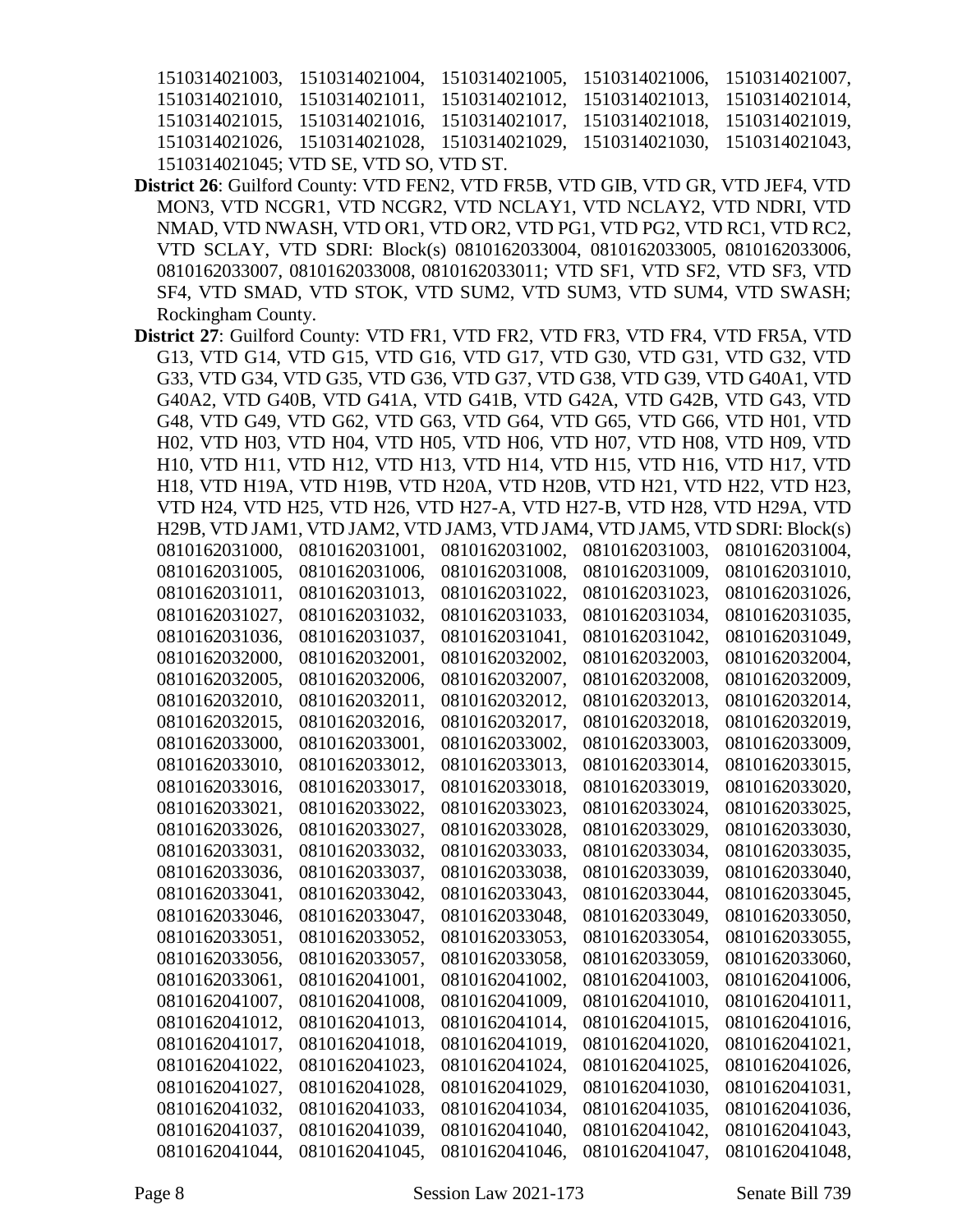|                |  | 0810162041049, 0810162041050, 0810162041051, 0810162041052, 0810162041053, |  |
|----------------|--|----------------------------------------------------------------------------|--|
|                |  | 0810162041054, 0810162041055, 0810162041056, 0810162041059, 0810162041060, |  |
|                |  | 0810162041061, 0810162041067, 0810162041068, 0810162041069, 0810162041070, |  |
|                |  | 0810162041085, 0810162041086, 0810162041087, 0810162051000, 0810162051001, |  |
|                |  | 0810162051002, 0810162052000, 0810162052001, 0810162052002, 0810162052003, |  |
|                |  | 0810162052004, 0810162052005, 0810162052006, 0810162052010, 0810162052011, |  |
|                |  | 0810162052012, 0810162052013, 0810162052014, 0810162052015, 0810162052016, |  |
| 0810162052017. |  |                                                                            |  |

- **District 28**: Guilford County: VTD CG1, VTD CG2, VTD CG3A, VTD CG3B, VTD FEN1, VTD G01, VTD G02, VTD G03, VTD G04, VTD G05, VTD G06, VTD G07, VTD G08, VTD G09, VTD G10, VTD G11, VTD G12, VTD G18, VTD G19, VTD G20, VTD G21, VTD G22, VTD G23, VTD G24, VTD G25, VTD G26, VTD G27, VTD G28, VTD G29, VTD G44, VTD G45, VTD G46, VTD G47, VTD G50, VTD G51, VTD G52, VTD G53, VTD G54, VTD G55, VTD G56, VTD G57, VTD G58, VTD G59, VTD G60, VTD G61, VTD G67, VTD G68, VTD G69, VTD G70, VTD G71, VTD G72, VTD G73, VTD G74, VTD G75, VTD JEF1, VTD JEF2, VTD JEF3, VTD MON1, VTD MON2A, VTD MON2B, VTD SUM1.
- **District 29**: Anson County, Montgomery County, Randolph County: VTD AE, VTD AN, VTD AR, VTD AS, VTD AW, VTD BC, VTD GR, VTD NM, VTD RN: Block(s) 1510303014000, 1510303014006, 1510303014007, 1510303014008, 1510314021009, 1510314021025, 1510314021027, 1510314021031, 1510314021032, 1510314021033, 1510314021034, 1510314021037, 1510314021041, 1510314021042, 1510314021044, 1510314022000, 1510314022001, 1510314022002, 1510314022003, 1510314022004, 1510314022005, 1510314022006, 1510314022007, 1510314022008, 1510314022009, 1510314022013, 1510314022014, 1510314022018, 1510314022019, 1510314022020, 1510314022021, 1510314022022, 1510314022023, 1510314022024, 1510314022025, 1510314022026, 1510314022027, 1510314022028, 1510314022029, 1510314022030, 1510314022031, 1510314022032, 1510314022033, 1510314022035, 1510314022036, 1510314022037, 1510314022038, 1510314022039, 1510314022040, 1510314022041, 1510314022042, 1510314022043, 1510314022044, 1510314022045, 1510314022046, 1510314022047, 1510314022048, 1510314022049, 1510314022050, 1510314022051, 1510314022052, 1510314022053, 1510314022060, 1510314022061; VTD SW, VTD TB, VTD TR, VTD TT, VTD UG; Richmond County, Union County: VTD 008, VTD 009, VTD 021, VTD 022, VTD 024, VTD 026, VTD 027, VTD 036.
- **District 30**: Davidson County, Davie County.
- **District 31**: Forsyth County: VTD 011, VTD 012, VTD 013, VTD 014, VTD 015, VTD 021, VTD 031, VTD 032, VTD 033, VTD 034, VTD 051, VTD 052, VTD 053, VTD 054, VTD 055, VTD 061, VTD 062, VTD 063, VTD 064, VTD 065, VTD 066, VTD 067, VTD 068, VTD 071, VTD 072, VTD 073, VTD 074, VTD 075, VTD 081, VTD 082, VTD 083, VTD 091, VTD 092, VTD 101, VTD 111, VTD 112, VTD 131, VTD 132, VTD 133, VTD 807; Stokes County.
- **District 32**: Forsyth County: VTD 042, VTD 043, VTD 122, VTD 123, VTD 201, VTD 203, VTD 204, VTD 205, VTD 206, VTD 207, VTD 301, VTD 302, VTD 303, VTD 304, VTD 305, VTD 306, VTD 401, VTD 402, VTD 403, VTD 404, VTD 405, VTD 501, VTD 502, VTD 503, VTD 504, VTD 505, VTD 506, VTD 507, VTD 601, VTD 602, VTD 603, VTD 604, VTD 605, VTD 606, VTD 607, VTD 701, VTD 702, VTD 703, VTD 704, VTD 705, VTD 706, VTD 707, VTD 708, VTD 709, VTD 801, VTD 802, VTD 803, VTD 804, VTD 805, VTD 806, VTD 808, VTD 809, VTD 901, VTD 902, VTD 903, VTD 904, VTD 905, VTD 906, VTD 907, VTD 908, VTD 909.

**District 33**: Rowan County, Stanly County.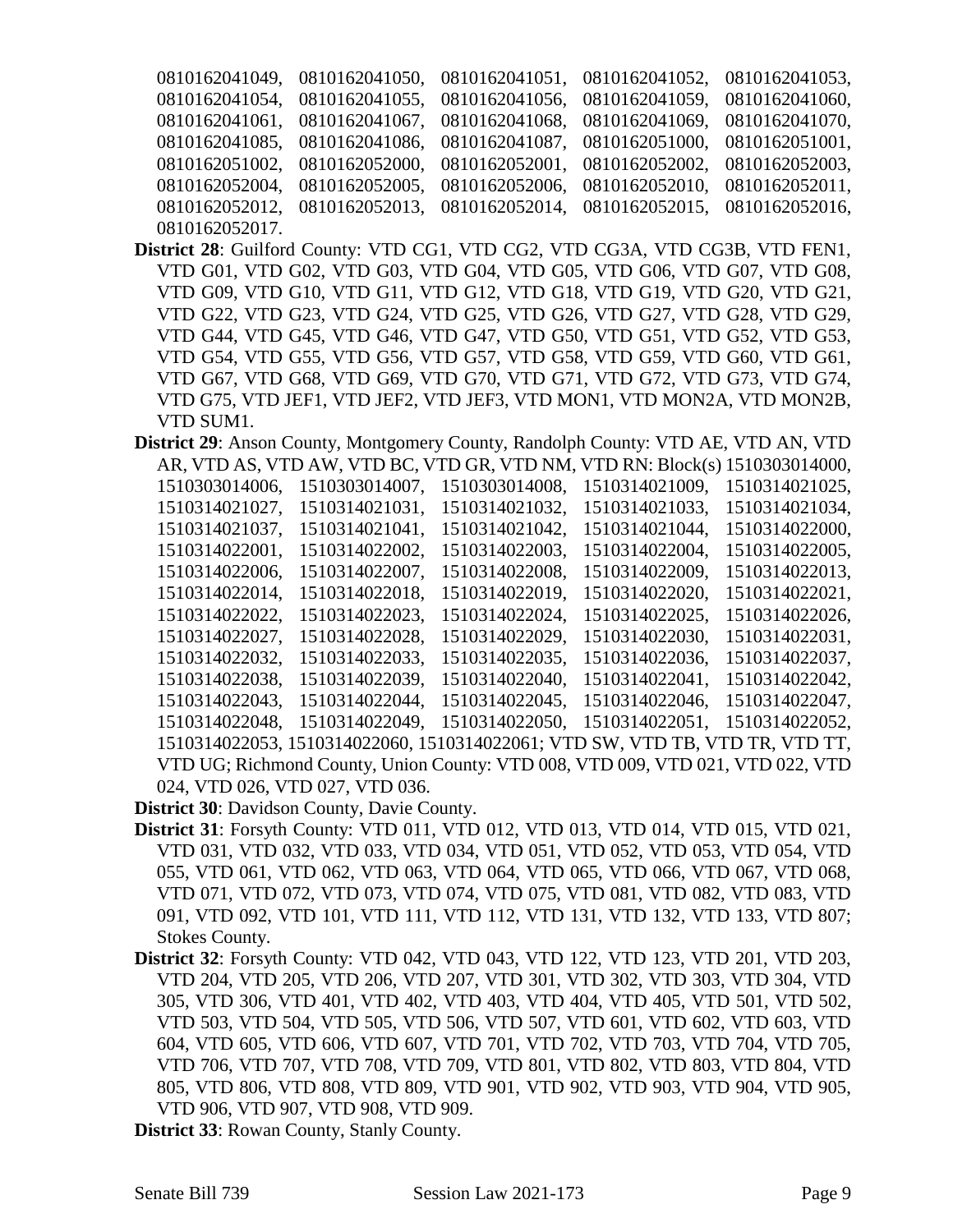**District 34**: Cabarrus County: VTD 01-02: Block(s) 0250415031058, 0250415031059, 0250415031072, 0250415031086, 0250415031088, 0250415071015, 0250415071016, 0250415071017, 0250415071018, 0250415071019, 0250415071020, 0250415071021, 0250415071022, 0250415071023, 0250415071024, 0250415072000, 0250415072001, 0250415072002, 0250415072003, 0250415072004, 0250415072005, 0250415072006, 0250415072007, 0250415072008, 0250415072009, 0250415072010, 0250415072011, 0250415072012, 0250415072013, 0250415072014, 0250416032010, 0250416032011, 0250416032012, 0250416032013, 0250416032014, 0250416032015, 0250416032049, 0250416032055, 0250416032056, 0250416032057, 0250416032058, 0250416032059, 0250416032062, 0250416032063, 0250416032064, 0250416032074, 0250416032075, 0250416032076; VTD 01-04, VTD 01-07, VTD 01-08, VTD 01-10, VTD 01-11, VTD 02-01, VTD 02-02, VTD 02-03, VTD 02-05, VTD 02-06, VTD 02-07, VTD 02-08, VTD 02-09, VTD 03-00, VTD 04-01, VTD 04-03, VTD 04-08, VTD 04-09, VTD 04-11, VTD 04-12, VTD 04-13, VTD 05-00, VTD 06-00, VTD 07-00, VTD 08-00, VTD 09-00, VTD 10-00: Block(s) 0250416041002, 0250416041007, 0250416041030, 0250416041032, 0250416041033, 0250416041034, 0250416041035, 0250416041038, 0250416042002, 0250416042003, 0250416042008, 0250416044000, 0250416044001, 0250416044002, 0250416044003, 0250416044004, 0250416044005, 0250416044006, 0250416044007, 0250416044010, 0250416044011; VTD 11-01, VTD 11-02, VTD 12-03, VTD 12-04, VTD 12-05, VTD 12-06, VTD 12-08, VTD 12-09, VTD 12-10, VTD 12-11, VTD 12-12, VTD 12-13.

**District 35**: Cabarrus County: VTD 01-02: Block(s) 0250415031087; VTD 10-00: Block(s) 0250416031000, 0250416031001, 0250416031002, 0250416031003, 0250416031004, 0250416031005, 0250416031006, 0250416031007, 0250416031008, 0250416031009, 0250416031010, 0250416031011, 0250416031012, 0250416031013, 0250416031014, 0250416031015, 0250416031016, 0250416031017, 0250416031018, 0250416031019, 0250416031020, 0250416031021, 0250416031022, 0250416031023, 0250416031024, 0250416031025, 0250416031026, 0250416031027, 0250416031028, 0250416031029, 0250416031030, 0250416031031, 0250416031032, 0250416031033, 0250416031034, 0250416031035, 0250416031036, 0250416031037, 0250416031038, 0250416031039, 0250416031040, 0250416031041, 0250416031042, 0250416031043, 0250416031044, 0250416031045, 0250416031046, 0250416031047, 0250416031048, 0250416031049, 0250416031050, 0250416031051, 0250416031052, 0250416031053, 0250416031054, 0250416031055, 0250416031056, 0250416031057, 0250416031058, 0250416031059, 0250416031060, 0250416031061, 0250416031062, 0250416032000, 0250416032001, 0250416032002, 0250416032003, 0250416032004, 0250416032005, 0250416032006, 0250416032007, 0250416032008, 0250416032009, 0250416032016, 0250416032017, 0250416032018, 0250416032019, 0250416032020, 0250416032021, 0250416032022, 0250416032023, 0250416032024, 0250416032025, 0250416032026, 0250416032027, 0250416032028, 0250416032029, 0250416032030, 0250416032031, 0250416032032, 0250416032033, 0250416032034, 0250416032035, 0250416032036, 0250416032037, 0250416032038, 0250416032039, 0250416032040, 0250416032041, 0250416032042, 0250416032043, 0250416032044, 0250416032045, 0250416032046, 0250416032047, 0250416032048, 0250416032050, 0250416032051, 0250416032052, 0250416032053, 0250416032054, 0250416032060, 0250416032061, 0250416032065, 0250416032066, 0250416032067, 0250416032068, 0250416032069, 0250416032070, 0250416032071, 0250416032072, 0250416032073, 0250416032077, 0250416032078, 0250416032079, 0250416032080, 0250416032081, 0250416041015, 0250416041016, 0250416041017, 0250416041018, 0250416041019, 0250416041020, 0250416041021, 0250416041022, 0250416041023, 0250416041024, 0250416041025, 0250416041026, 0250416041027, 0250416041028, 0250416041029, 0250416041036, 0250416041037, 0250416041039,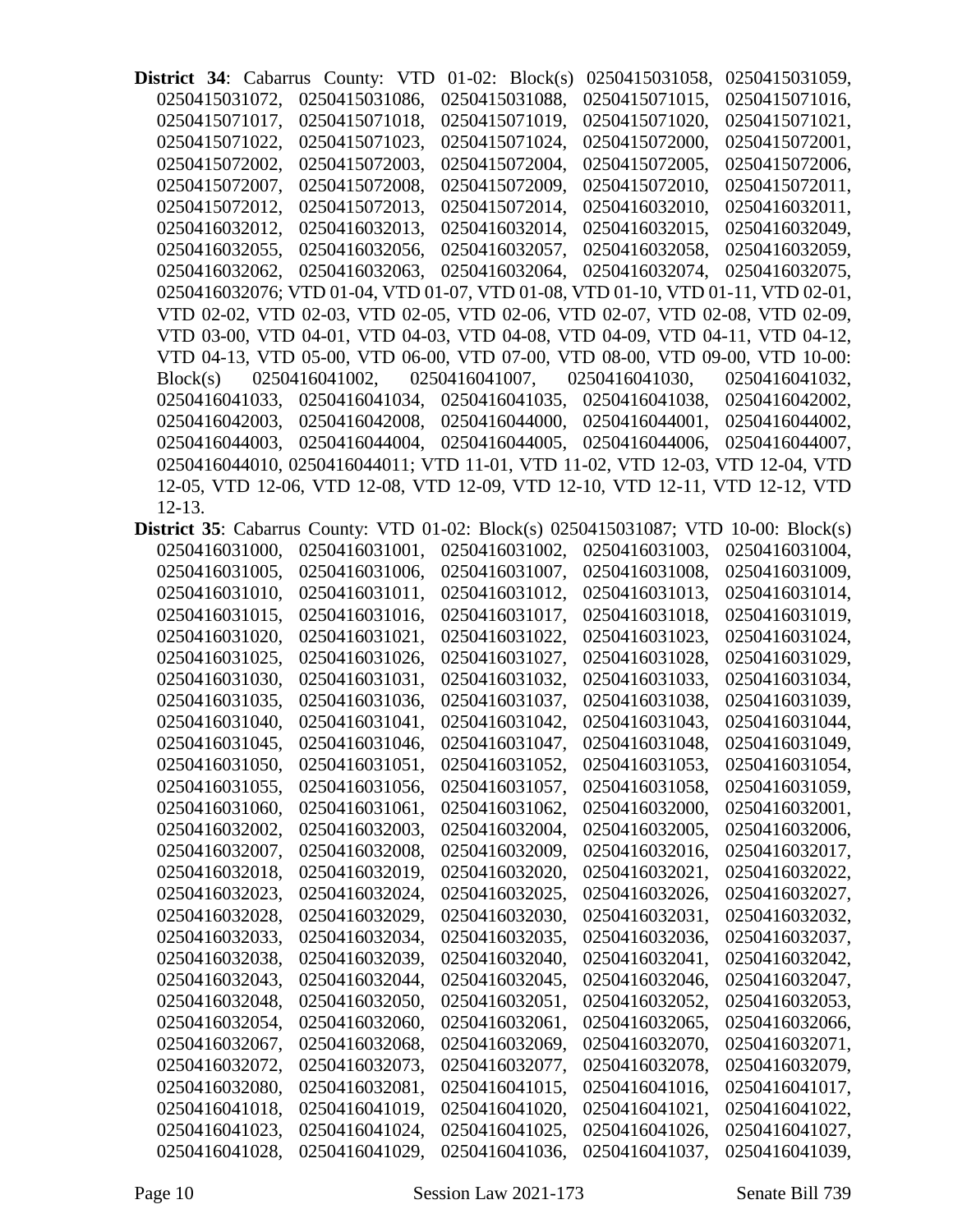0250416041040, 0250416041041, 0250416041042, 0250416041043, 0250416041044, 0250416041045, 0250416041046, 0250416041047, 0250416041048, 0250416041049, 0250416041050, 0250416041051, 0250416041052, 0250416041053, 0250416041054, 0250416042000, 0250416042001, 0250416042004, 0250416042005, 0250416042006, 0250416042007, 0250416042009, 0250416042010, 0250416042011, 0250416042012, 0250416042013, 0250416042014, 0250416043000, 0250416043001, 0250416043002, 0250416043003, 0250416043004, 0250416043005, 0250416043006, 0250416043007, 0250416043008, 0250416043009, 0250416043010, 0250416043011, 0250416043012, 0250416043013, 0250416043014, 0250416043015, 0250416043016, 0250416043017, 0250416043018, 0250416043019, 0250416043020, 0250416043021, 0250416043022, 0250416043023, 0250416043024, 0250416043025, 0250416043026, 0250416043027, 0250416043028, 0250416043029, 0250416044008, 0250416044009, 0250416044012; Union County: VTD 001, VTD 002, VTD 003, VTD 004, VTD 005, VTD 006, VTD 007, VTD 010, VTD 011, VTD 012, VTD 013, VTD 014, VTD 015, VTD 016, VTD 018, VTD 019, VTD 023, VTD 025, VTD 030, VTD 031, VTD 032, VTD 033, VTD 034, VTD 035, VTD 039, VTD 040, VTD 041, VTD 042, VTD 043, VTD 17A, VTD 17B, VTD 20A, VTD 20B, VTD 28A, VTD 28B, VTD 28C, VTD 28D, VTD 29A, VTD 29B, VTD 29C, VTD 37A, VTD 37B, VTD 38A, VTD 38B.

**District 36**: Alexander County, Surry County, Wilkes County, Yadkin County.

- **District 37**: Iredell County, Mecklenburg County: VTD 127, VTD 206, VTD 208, VTD 242.
- **District 38**: Mecklenburg County: VTD 128, VTD 133, VTD 134, VTD 135, VTD 141, VTD 142, VTD 143, VTD 145, VTD 151, VTD 202, VTD 207, VTD 209, VTD 210, VTD 211, VTD 212, VTD 214, VTD 222, VTD 237, VTD 238.1, VTD 239, VTD 240, VTD 241.
- **District 39**: Mecklenburg County: VTD 022, VTD 023, VTD 024, VTD 025, VTD 031, VTD 039, VTD 040, VTD 041, VTD 052, VTD 053, VTD 077, VTD 079, VTD 080, VTD 081, VTD 089, VTD 098, VTD 122, VTD 129, VTD 138, VTD 147, VTD 150, VTD 200, VTD 223.1, VTD 224, VTD 225, VTD 228, VTD 229, VTD 230, VTD 231, VTD 243, VTD 78.1.
- **District 40**: Mecklenburg County: VTD 003, VTD 004, VTD 005, VTD 014, VTD 015, VTD 016, VTD 026, VTD 027, VTD 028, VTD 029, VTD 030, VTD 042, VTD 043, VTD 044, VTD 045, VTD 054, VTD 055, VTD 056, VTD 060, VTD 061, VTD 082, VTD 083, VTD 084, VTD 095, VTD 104, VTD 105, VTD 107.1, VTD 108, VTD 116, VTD 123, VTD 124, VTD 126, VTD 132, VTD 146, VTD 149, VTD 201, VTD 203, VTD 204.1, VTD 205, VTD 213.
- **District 41**: Mecklenburg County: VTD 069, VTD 070, VTD 072, VTD 073, VTD 075, VTD 086, VTD 087, VTD 088, VTD 090, VTD 091, VTD 092, VTD 093, VTD 100, VTD 101, VTD 110, VTD 111, VTD 112, VTD 113, VTD 114, VTD 119, VTD 121, VTD 131, VTD 136, VTD 137, VTD 139.1, VTD 140, VTD 144, VTD 148, VTD 215, VTD 216, VTD 217, VTD 218, VTD 219, VTD 220, VTD 221, VTD 226, VTD 227, VTD 232, VTD 233, VTD 234, VTD 235, VTD 236.
- **District 42**: Mecklenburg County: VTD 001, VTD 002, VTD 006, VTD 007, VTD 008, VTD 009, VTD 010, VTD 011, VTD 012, VTD 013, VTD 017, VTD 018, VTD 019, VTD 020, VTD 021, VTD 032, VTD 033, VTD 034, VTD 035, VTD 036, VTD 037, VTD 038, VTD 046, VTD 047, VTD 048, VTD 049, VTD 050, VTD 051, VTD 057, VTD 058, VTD 059, VTD 062, VTD 063, VTD 064, VTD 065, VTD 066, VTD 067, VTD 068, VTD 071, VTD 074, VTD 076, VTD 085, VTD 094, VTD 096, VTD 097, VTD 099, VTD 102, VTD 103, VTD 106, VTD 109, VTD 115, VTD 117, VTD 118, VTD 120, VTD 125, VTD 130.
- **District 43**: Gaston County: VTD 001, VTD 002, VTD 003, VTD 004, VTD 005, VTD 006, VTD 007, VTD 008, VTD 009, VTD 010, VTD 011, VTD 012, VTD 013, VTD 014, VTD 015, VTD 016, VTD 017, VTD 018, VTD 019, VTD 020, VTD 021, VTD 022, VTD 023, VTD 024, VTD 025, VTD 026, VTD 027, VTD 028, VTD 029, VTD 030, VTD 031, VTD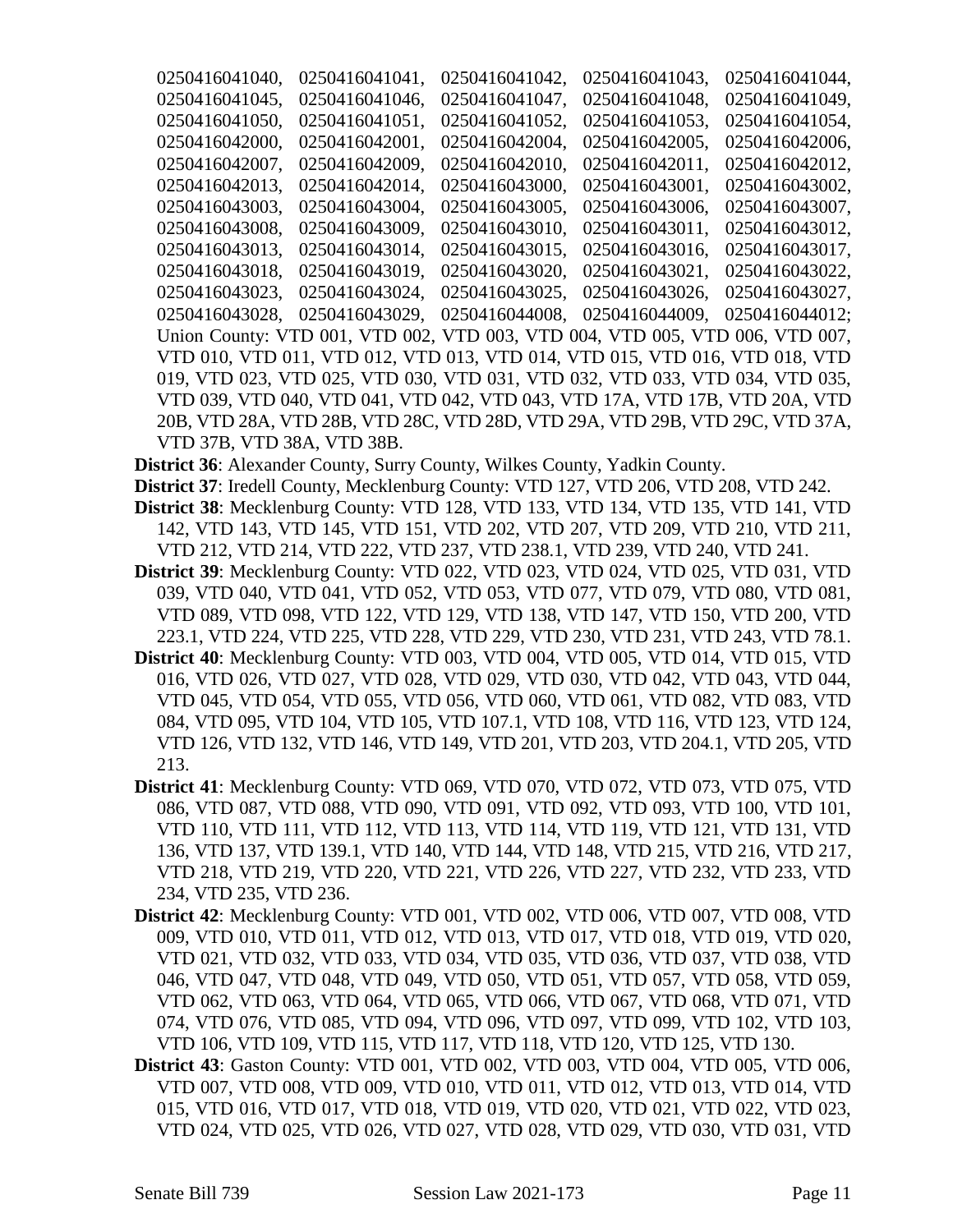032, VTD 038, VTD 039, VTD 040, VTD 041, VTD 042, VTD 043, VTD 044, VTD 045, VTD 046.

**District 44**: Cleveland County, Gaston County: VTD 033, VTD 034, VTD 035, VTD 036, VTD 037; Lincoln County.

| District 45: Caldwell County: VTD PR01, VTD PR02, VTD PR13, VTD PR14, VTD PR21, |                                                                                |                |                |                |
|---------------------------------------------------------------------------------|--------------------------------------------------------------------------------|----------------|----------------|----------------|
|                                                                                 | VTD PR22, VTD PR24, VTD PR25, VTD PR29: Block(s) 0270303003005, 0270303003006, |                |                |                |
|                                                                                 | 0270303003007, 0270303003013, 0270303003015, 0270303003034, 0270303003035; VTD |                |                |                |
| PR33: Block(s)                                                                  | 0270304001022,                                                                 | 0270304001023, | 0270304001024, | 0270304001025, |
| 0270304001026,                                                                  | 0270304001027,                                                                 | 0270304001028, | 0270304004000, | 0270304004001, |
| 0270304004002,                                                                  | 0270304004003,                                                                 | 0270304004004, | 0270304004005, | 0270304004010, |
| 0270304004011,                                                                  | 0270304004012,                                                                 | 0270304004014, | 0270304004015, | 0270304004016, |
| 0270304004017,                                                                  | 0270304004020,                                                                 | 0270304004021, | 0270304004024, | 0270304004027, |
| 0270304004028,                                                                  | 0270304004029,                                                                 | 0270304004030, | 0270304004031, | 0270304004032, |
| 0270304004033,                                                                  | 0270304004034,                                                                 | 0270304004037, | 0270304004038, | 0270304004039, |
| 0270306001000,                                                                  | 0270306001001,                                                                 | 0270306001002, | 0270306001003, | 0270306001004, |
| 0270306001005,                                                                  | 0270306001006,                                                                 | 0270306001007, | 0270306001008, | 0270306001009, |
| 0270306001010,                                                                  | 0270306001011,                                                                 | 0270306001012, | 0270306001013, | 0270306001014, |
| 0270306001015,                                                                  | 0270306001016,                                                                 | 0270306001017, | 0270306001018, | 0270306001019, |
| 0270306001020,                                                                  | 0270306001021,                                                                 | 0270306001022, | 0270306001023, | 0270306001024, |
| 0270306001025,                                                                  | 0270306001026,                                                                 | 0270306001027, | 0270306001030, | 0270306002001, |
| 0270306002002,                                                                  | 0270306002003,                                                                 | 0270306002004, | 0270306002005, | 0270306002006, |
| 0270306002007,                                                                  | 0270306002008,                                                                 | 0270306002009, | 0270306002010, | 0270306002011, |
| 0270306002012,                                                                  | 0270306002013,                                                                 | 0270306002014, | 0270306002015, | 0270306002016, |
| 0270306002017,                                                                  | 0270306002018,                                                                 | 0270306002019, | 0270306002020, | 0270306002021, |
| 0270306002022,                                                                  | 0270306002023,                                                                 | 0270306002024, | 0270306002025, | 0270306002026, |
| 0270306002027,                                                                  | 0270306002028,                                                                 | 0270306002029, | 0270306002030, | 0270306002031, |
| 0270306003018,                                                                  | 0270306003019,                                                                 | 0270306003020, | 0270306003023, | 0270306003024, |
| 0270307001000,                                                                  | 0270307001003,                                                                 | 0270307001016, | 0270307001017, | 0270307001018, |
| 0270307001019,                                                                  | 0270307001020,                                                                 | 0270307001021, | 0270307001022, | 0270307001024, |
| 0270307001026,                                                                  | 0270307002000,                                                                 | 0270307002001, | 0270307002002, | 0270307002003, |
| 0270307002004,                                                                  | 0270307002005,                                                                 | 0270307002006, | 0270307002007, | 0270307002008, |
| 0270307002009,                                                                  | 0270307002010,                                                                 | 0270307002011, | 0270307002012, | 0270307002013, |
| 0270307002014,                                                                  | 0270307002015,                                                                 | 0270307002016, | 0270307002017, | 0270307002018, |
| 0270307002019,                                                                  | 0270307002020,                                                                 | 0270307002021, | 0270307002022, | 0270307002023, |
| 0270307002024,                                                                  | 0270307002025,                                                                 | 0270307002026, | 0270307002027, | 0270307002028, |
| 0270307002029,                                                                  | 0270307002030,                                                                 | 0270307002031, | 0270307002032, | 0270307002033, |
| 0270307002034,                                                                  | 0270307002035,                                                                 | 0270307002036, | 0270307002037, | 0270307002038, |
| 0270307002039,                                                                  | 0270307002040,                                                                 | 0270307003000, | 0270307003001, | 0270307003002, |
| 0270307003003,                                                                  | 0270307003004,                                                                 | 0270307003005, | 0270307003006, | 0270307003007, |
| 0270307003008,                                                                  | 0270307003009,                                                                 | 0270307003010, | 0270307003011, | 0270307003012, |
| 0270307003013,                                                                  | 0270307003014,                                                                 | 0270307003015, | 0270307003016, | 0270307003017, |
| 0270307003018,                                                                  | 0270307003021,                                                                 | 0270307003022, | 0270307003044, | 0270307003045, |
| 0270307003047,                                                                  | 0270307003049,                                                                 | 0270307004009, | 0270307004010, | 0270307004012, |
| 0270307004013,                                                                  | 0270307004014,                                                                 | 0270307004015, | 0270307004016, | 0270307004017, |
| 0270307004034,                                                                  | 0270307004035,                                                                 | 0270307004036, | 0270307004037, | 0270307004038, |
| 0270307005015,                                                                  | 0270312021022,                                                                 | 0270312021023, | 0270312021024, | 0270312021026, |
| 0270312021027,                                                                  | 0270312021029,                                                                 | 0270312021045, | 0270312022012, | 0270312022013, |
|                                                                                 | 0270312022023, 0270312022024; VTD PR34, VTD PR35; Catawba County.              |                |                |                |

**District 46**: Buncombe County: VTD 32.1, VTD 33.2, VTD 33.3, VTD 34.1, VTD 35.1, VTD 36.1, VTD 37.1, VTD 38.2, VTD 38.3, VTD 39.2, VTD 39.3, VTD 40.2, VTD 41.1: Block(s) 0210026042000, 0210026042001, 0210026042002, 0210026042003, 0210026042004,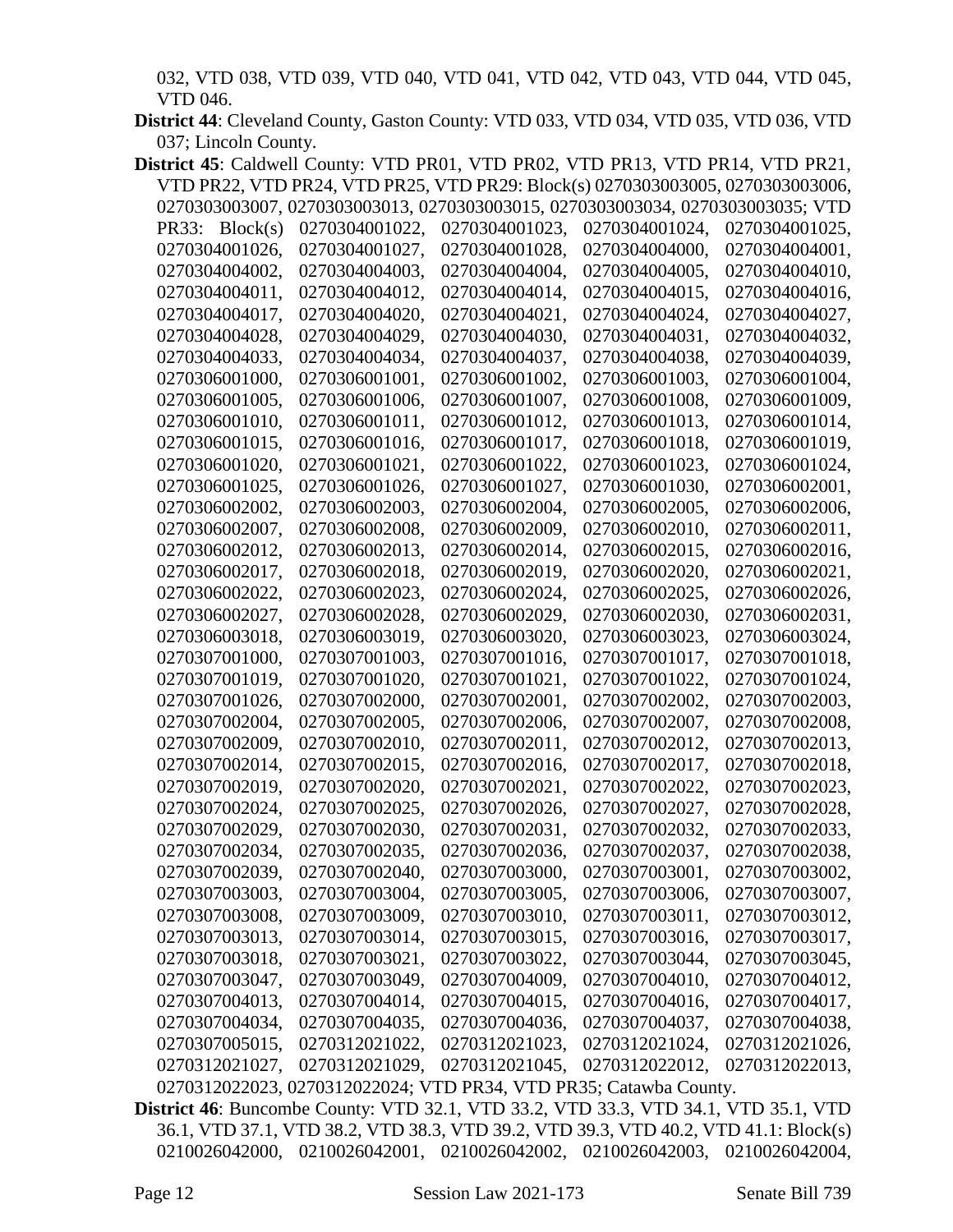| 0210026042005,   | 0210026042006, | 0210026042007, | 0210026042008,                                                                      | 0210026042009, |
|------------------|----------------|----------------|-------------------------------------------------------------------------------------|----------------|
| 0210026042010,   | 0210026042011, | 0210026042012, | 0210026042013.                                                                      | 0210026042014, |
| 0210026042015.   | 0210026042016. | 0210026042017, | 0210026042018,                                                                      | 0210026042019. |
| 0210026042022.   | 0210026042025, | 0210026043000, | 0210026043005,                                                                      | 0210026044005. |
| 0210026044011,   | 0210026044012. | 0210027023023. | 0210027023024,                                                                      | 0210028031005. |
| 0210028031006,   | 0210028031007, | 0210028031008, | 0210028031009,                                                                      | 0210028031010, |
| 0210028031016.   | 0210028031017. | 0210028031019. | 0210028032002,                                                                      | 0210028032003. |
| 0210028032008.   | 0210028032009. | 0210028032010. | 0210028032011.                                                                      | 0210028032012. |
| 0210028032013,   | 0210028032014, | 0210028032015, | 0210028032016.                                                                      | 0210028032017. |
| 0210028032018.   | 0210028032019, | 0210028032020, | 0210028033000,                                                                      | 0210028033001, |
| 0210028033002,   | 0210028033003, | 0210028033004, | 0210028033005,                                                                      | 0210028033006, |
| 0210028033007.   | 0210028033008. | 0210028033009. | 0210028033010.                                                                      | 0210028033011, |
| 0210028033012.   | 0210028033013. | 0210028033014, | 0210028033015.                                                                      | 0210028033016. |
| 0210028033017.   | 0210028033018. | 0210028033019. | 0210028033020,                                                                      | 0210028033021. |
| 0210028033022.   | 0210028033023, | 0210028033024, | 0210028033025,                                                                      | 0210028033026, |
|                  |                |                | 0210028033027, 0210028033028, 0210028033029, 0210028033030; VTD 50.1, VTD 51.2,     |                |
|                  |                |                | VTD 52.1, VTD 53.1, VTD 57.1, VTD 63.1, VTD 64.1, VTD 65.1, VTD 66.1; Burke County, |                |
| McDowell County. |                |                |                                                                                     |                |

|                | District 47: Alleghany County, Ashe County, Avery County, Caldwell County: VTD PR07, |                |                |                |
|----------------|--------------------------------------------------------------------------------------|----------------|----------------|----------------|
|                | VTD PR08, VTD PR16, VTD PR17, VTD PR18, VTD PR29: Block(s) 0270301004011,            |                |                |                |
| 0270301004012, | 0270301004013,                                                                       | 0270301004014, | 0270301004015, | 0270301004016, |
| 0270301004017, | 0270301004018,                                                                       | 0270301004019, | 0270301004020, | 0270301004021, |
| 0270301004022. | 0270301004023,                                                                       | 0270301004024, | 0270301004025, | 0270301004026, |
| 0270301004027, | 0270301004028,                                                                       | 0270301004029, | 0270301004030, | 0270301004031, |
| 0270301004032, | 0270301004033,                                                                       | 0270301004035, | 0270301004036, | 0270301006000, |
| 0270301006001, | 0270301006002,                                                                       | 0270301006003, | 0270301006004, | 0270301006005, |
| 0270301006006, | 0270301006007,                                                                       | 0270301006008, | 0270301006009, | 0270301006010, |
| 0270301006011, | 0270301006012,                                                                       | 0270301006013, | 0270301006014, | 0270301006015, |
| 0270301006016, | 0270301006017,                                                                       | 0270301006018, | 0270301006019, | 0270301006020, |
| 0270301006021, | 0270301006022,                                                                       | 0270302004029, | 0270303001005, | 0270303001006, |
| 0270303001007, | 0270303001008,                                                                       | 0270303001009, | 0270303001012, | 0270303001013, |
| 0270303001014, | 0270303001015,                                                                       | 0270303001016, | 0270303001017, | 0270303001018, |
| 0270303001019, | 0270303001020,                                                                       | 0270303001021, | 0270303002000, | 0270303002001, |
| 0270303002002, | 0270303002003,                                                                       | 0270303002004, | 0270303002005, | 0270303002006, |
| 0270303002007, | 0270303002008,                                                                       | 0270303002012, | 0270303002013, | 0270303002014, |
| 0270303002015, | 0270303002016,                                                                       | 0270303002017, | 0270303002018, | 0270303002019, |
| 0270303002020, | 0270303002021,                                                                       | 0270303002022, | 0270303002023, | 0270303002024, |
| 0270303002025, | 0270303002026,                                                                       | 0270303002027, | 0270303002028, | 0270303002029, |
| 0270303002030, | 0270303002034,                                                                       | 0270303002035, | 0270303002036, | 0270303002037, |
| 0270303002041, | 0270303002042,                                                                       | 0270303002043, | 0270303003000, | 0270303003001, |
| 0270303003002. | 0270303003003,                                                                       | 0270303003004, | 0270303003008. | 0270303003009. |
| 0270303003010, | 0270303003014,                                                                       | 0270303003016, | 0270303003017, | 0270303003018, |
| 0270303003027, | 0270303004000,                                                                       | 0270303004001, | 0270303004002, | 0270303004003, |
| 0270303004005, | 0270303004006,                                                                       | 0270303004007, | 0270303004014, | 0270303004016, |
| 0270304002000, | 0270304002001,                                                                       | 0270304002002. | 0270304002003. | 0270304002004, |
| 0270304002005, | 0270304002006,                                                                       | 0270304002007, | 0270304003000, | 0270304003001, |
| 0270304003002, | 0270304003003,                                                                       | 0270304003004, | 0270304003005, | 0270304003006, |
| 0270304003007, | 0270304003008,                                                                       | 0270304003009, | 0270304003010, | 0270304003011, |
| 0270304003012. | 0270304003013,                                                                       | 0270304003014. | 0270304003015, | 0270304003024, |
| 0270304003025, | 0270304003026,                                                                       | 0270304003027, | 0270304003028, | 0270304003029, |
|                | 0270304003034; VTD PR30, VTD PR31, VTD PR32, VTD PR33: Block(s) 0270304004006,       |                |                |                |